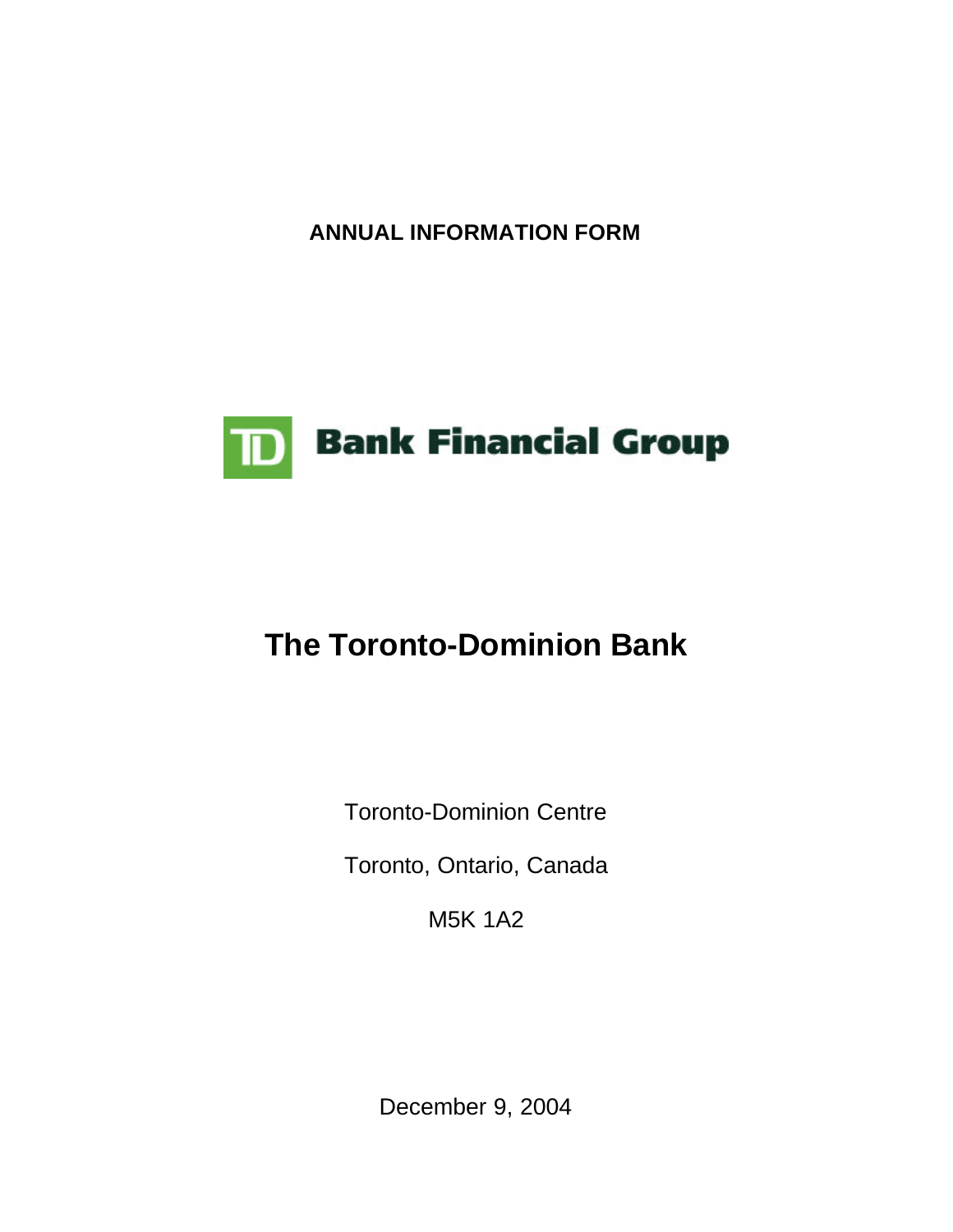# **Documents Incorporated by Reference**

Portions of the Annual Information Form ("**AIF**") are disclosed in the Annual Report to Shareholders for the year ended October 31, 2004 ("**Annual Report**") and are incorporated by reference into the AIF.

|                                                            | <b>Page Reference</b>                       |                                                               |
|------------------------------------------------------------|---------------------------------------------|---------------------------------------------------------------|
|                                                            | Annual<br><b>Information</b><br><b>Form</b> | Incorporated by<br>Reference from the<br><b>Annual Report</b> |
| <b>CORPORATE STRUCTURE</b>                                 |                                             |                                                               |
|                                                            | 1                                           | 101-102                                                       |
|                                                            |                                             |                                                               |
| <b>GENERAL DEVELOPMENT OF THE BUSINESS</b>                 |                                             |                                                               |
|                                                            | 1                                           | 23-35                                                         |
| DESCRIPTION OF THE BUSINESS                                |                                             |                                                               |
|                                                            |                                             | 13-35                                                         |
|                                                            | 2                                           |                                                               |
|                                                            |                                             | 47                                                            |
|                                                            | 2                                           |                                                               |
|                                                            | 2                                           | 39-41, 43-45                                                  |
|                                                            | 2                                           | 38-47                                                         |
|                                                            |                                             |                                                               |
| <b>DIVIDENDS</b>                                           |                                             |                                                               |
|                                                            | 3                                           |                                                               |
|                                                            |                                             | 49, 77-78                                                     |
| <b>CAPITAL STRUCTURE</b>                                   |                                             |                                                               |
|                                                            | 3                                           | 77-78                                                         |
|                                                            | 3                                           | 77-78                                                         |
|                                                            | 4                                           |                                                               |
|                                                            | 4                                           |                                                               |
| MARKET FOR SECURITIES OF THE BANK                          |                                             |                                                               |
|                                                            | 5                                           |                                                               |
|                                                            | 5                                           |                                                               |
|                                                            | 7                                           |                                                               |
|                                                            |                                             |                                                               |
| DIRECTORS AND OFFICERS                                     | 7                                           | $7 - 10$                                                      |
|                                                            | 9                                           | $9 - 10$                                                      |
|                                                            | 10                                          | 110-111                                                       |
| Shareholdings of Directors and Executive Officers          | 10                                          |                                                               |
| Additional Disclosure for Directors and Executive Officers | 10                                          |                                                               |
|                                                            | 11                                          |                                                               |
|                                                            |                                             |                                                               |
| <b>INTEREST OF MANAGEMENT AND OTHERS IN</b>                | 11                                          |                                                               |
|                                                            |                                             |                                                               |
| TRANSFER AGENTS AND REGISTRARS                             |                                             |                                                               |
|                                                            | 11                                          |                                                               |
|                                                            | 11                                          |                                                               |
|                                                            | 12                                          |                                                               |
|                                                            | 12                                          |                                                               |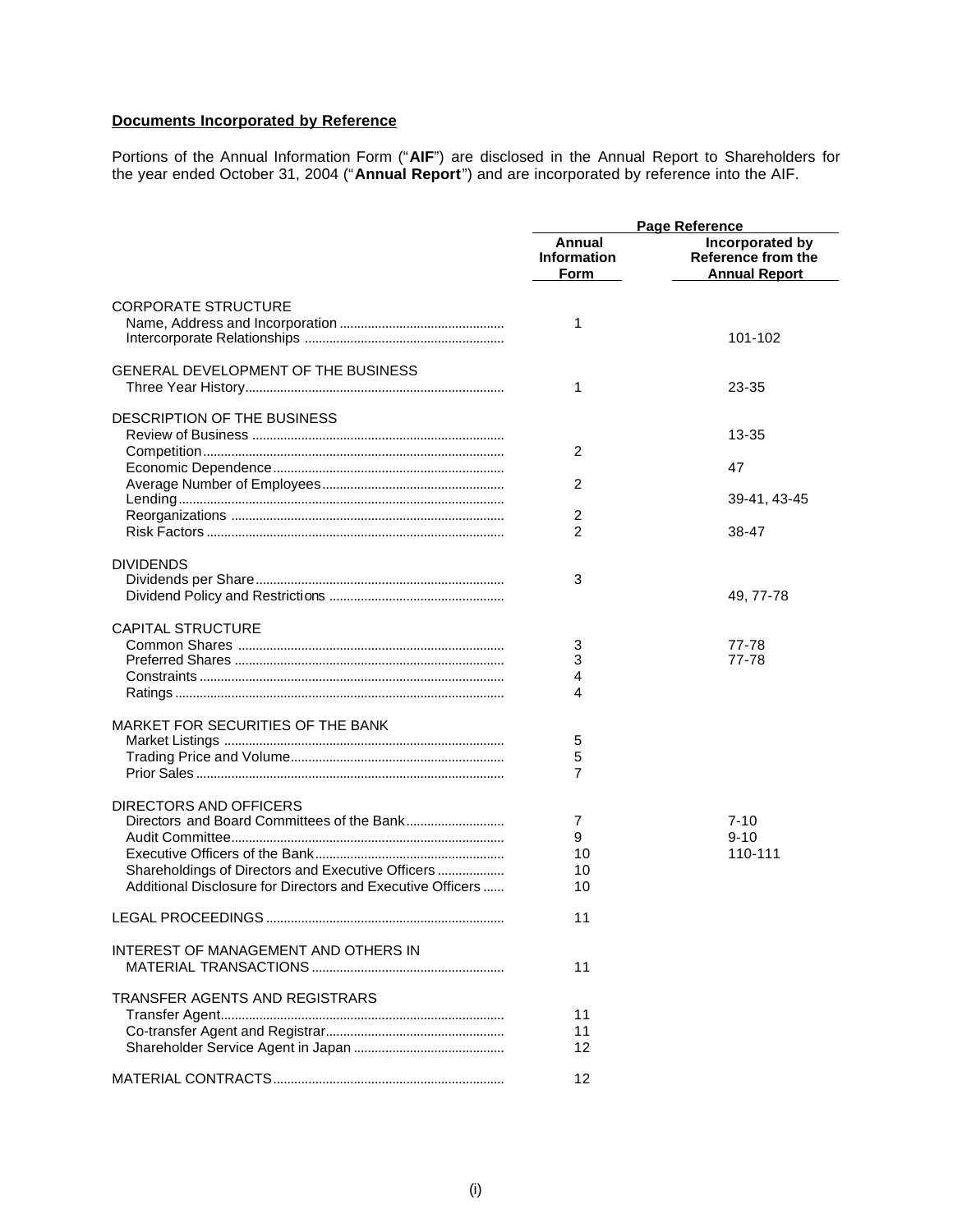| INTERESTS OF EXPERTS |  |
|----------------------|--|
|                      |  |
|                      |  |
|                      |  |
|                      |  |

Unless otherwise specified, this AIF presents information as at October 31, 2004.

#### **Caution regarding Forwarding-Looking Statements**

From time to time, The Toronto-Dominion Bank (the "Bank") makes written and oral forwardlooking statements, including in this Annual Information Form, in other filings with Canadian regulators or the U.S. Securities and Exchange Commission (SEC), and in other communications. All such statements are made pursuant to the "safe harbour" provisions of the United States Private Securities Litigation Reform Act of 1995. Forward-looking statements include, among others, statements regarding the Bank's objectives and targets and strategies to achieve them, the outlook for the Bank's business lines, and the Bank's anticipated financial performance. Forward-looking statements are typically identified by words such as "believe", "expect", "may" and "could". By their very nature, these statements are subject to inherent risks and uncertainties, general and specific, which may cause actual results to differ materially from the expectations expressed in the forward-looking statements. Some of the factors that could cause such differences include: the credit, market, liquidity, interest rate, operational and other risks discussed in the management discussion and analysis section in other regulatory filings made in Canada and with the SEC, including the Bank's 2004 Annual Report; general business and economic conditions in Canada, the United States and other countries in which the Bank conducts business, as well as the effect of changes in monetary policy in those jurisdictions and changes in the foreign exchange rates for the currencies of those jurisdictions; the degree of competition in the markets in which the Bank operates, both from established competitors and new entrants; legislative and regulatory developments; the accuracy and completeness of information the Bank receives on customers and counterparties; the timely development and introduction of new products and services in receptive markets; the Bank's ability to complete and integrate acquisitions, including the acquisition of a 51% interest in Banknorth Group, Inc. ("Banknorth"); the Bank's ability to attract and retain key executives; reliance on third parties to provide components of the Bank's business infrastructure; technological changes; change in tax laws; unexpected judicial or regulatory proceedings; continued negative impact of the United States litigation environment; unexpected changes in consumer spending and saving habits; the possible impact on the Bank's businesses of international conflicts and terrorism; acts of God, such as earthquakes; and management's ability to anticipate and manage the risks associated with these factors and execute the Bank's strategies. The preceding list is not exhaustive of all possible factors. Other factors could also adversely affect the Bank's results. All such factors should be considered carefully when making decisions with respect to the Bank, and undue reliance should not be placed on the Bank's forwardlooking statements. The Bank does not undertake to update any forward-looking statements, written or oral, that may be made from time to time by or on its behalf.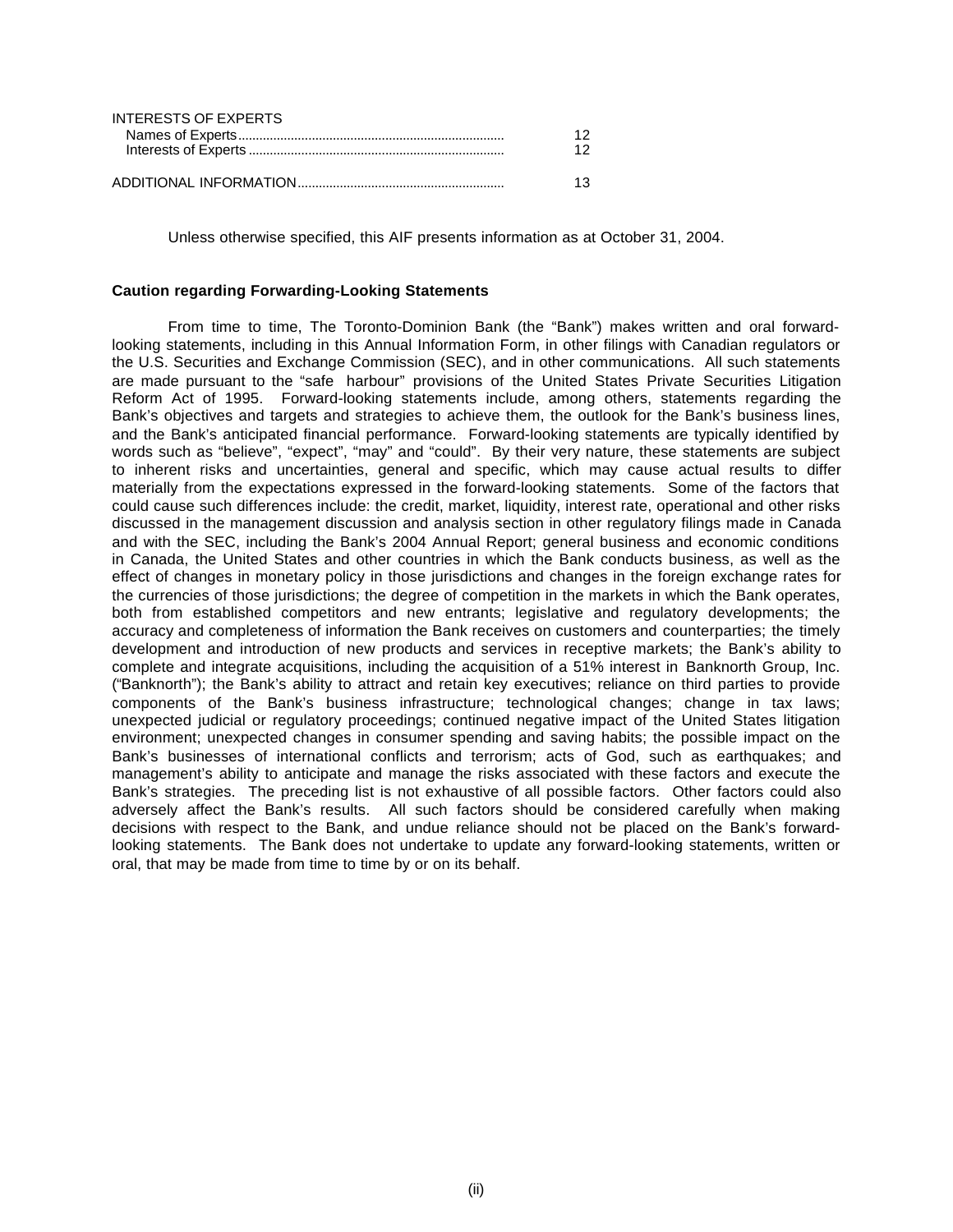## **CORPORATE STRUCTURE**

#### **Name, Address and Incorporation**

The Toronto-Dominion Bank (the "Bank") and its subsidiaries are collectively known as "TD Bank Financial Group". The Bank, a Schedule 1 chartered bank subject to the provisions of the Bank Act of Canada (the "Bank Act"), was formed on February 1, 1955 through the amalgamation of The Bank of Toronto (chartered in 1855) and The Dominion Bank (chartered in 1869). The Bank's head office is located at Toronto-Dominion Centre, King Street West and Bay Street, Toronto, Ontario, M5K 1A2.

## **GENERAL DEVELOPMENT OF THE BUSINESS**

#### **Three Year History**

As at October 31, 2004, the Bank was the third largest Canadian bank in terms of market capitalization. From 2001 to 2004, the Bank's assets have grown on average 2.9% annually to a total of \$311.0 billion at the end of fiscal 2004. In Canada and around the world, TD Bank Financial Group serves more than 13 million customers in three key businesses: personal and commercial banking including TD Canada Trust; wealth management including the global operations of TD Waterhouse; and wholesale banking, including TD Securities, operating in a number of locations in key financial centres around the globe. TD Bank Financial Group also ranks among the world's leading on-line financial services firms, with more than 4.5 million on-line customers. For additional information on the Bank's businesses, see pages 23-35 of the Annual Report.

On November 4, 2002, the Bank announced that it would split its corporate lending business into "core" business, which the Bank intended to continue, and "non-core" business, which the Bank intended to run off in a manner that maximized shareholder value. At the end of 2004, this run off has been largely completed.

In the first half of fiscal 2003, the Bank restructured the international wealth management business of TD Waterhouse. Restructuring plans included: streamlining of TD Waterhouse International's United Kingdom operations; steps taken regarding strategic initiatives such as joint ventures in India, Singapore, Hong Kong and Luxembourg; and the sale of TD Waterhouse discount brokerage operations in Australia. The Bank also announced the restructuring of its U.S. equity options business. The Bank exited the options trading business in Philadelphia and San Francisco but continues to have a strong presence on the Chicago and American stock exchanges.

On October 31, 2003, the Bank acquired 57 Laurentian Bank branches in Ontario and Western Canada and their related regional and administrative support areas. The acquisition included a loan portfolio of approximately \$2.0 billion and a deposit portfolio of approximately \$1.9 billion. Laurentian Bank Visa card accounts were excluded. The Laurentian Bank customers, branches and related support areas have been largely merged into TD Canada Trust.

On January 20, 2004, Meloche Monnex Inc., an affiliate of the Bank, announced the signing of an agreement to acquire the Canadian personal lines property and casualty operations (automobile and homeowners insurance) of Boston-based Liberty Mutual Group. At October 31, 2004, Meloche Monnex was Canada's largest direct-response property and casualty insurer and one of the country's top four property and casualty insurers in personal lines, serving more than 1.5 million policyholders with a total of \$1.4 billion in written premiums. The transaction closed in April 2004.

On August 26, 2004, the Bank announced a definitive agreement to acquire a 51% interest in Banknorth Group, Inc. for total consideration of approximately \$5 billion. Consideration is expected to be 60% cash and 40% common shares of the Bank. Banknorth is a public company with approximately \$35 billion in assets. The acquisition is subject to approval by regulators and Banknorth shareholders, and if approved, is expected to close in February 2005.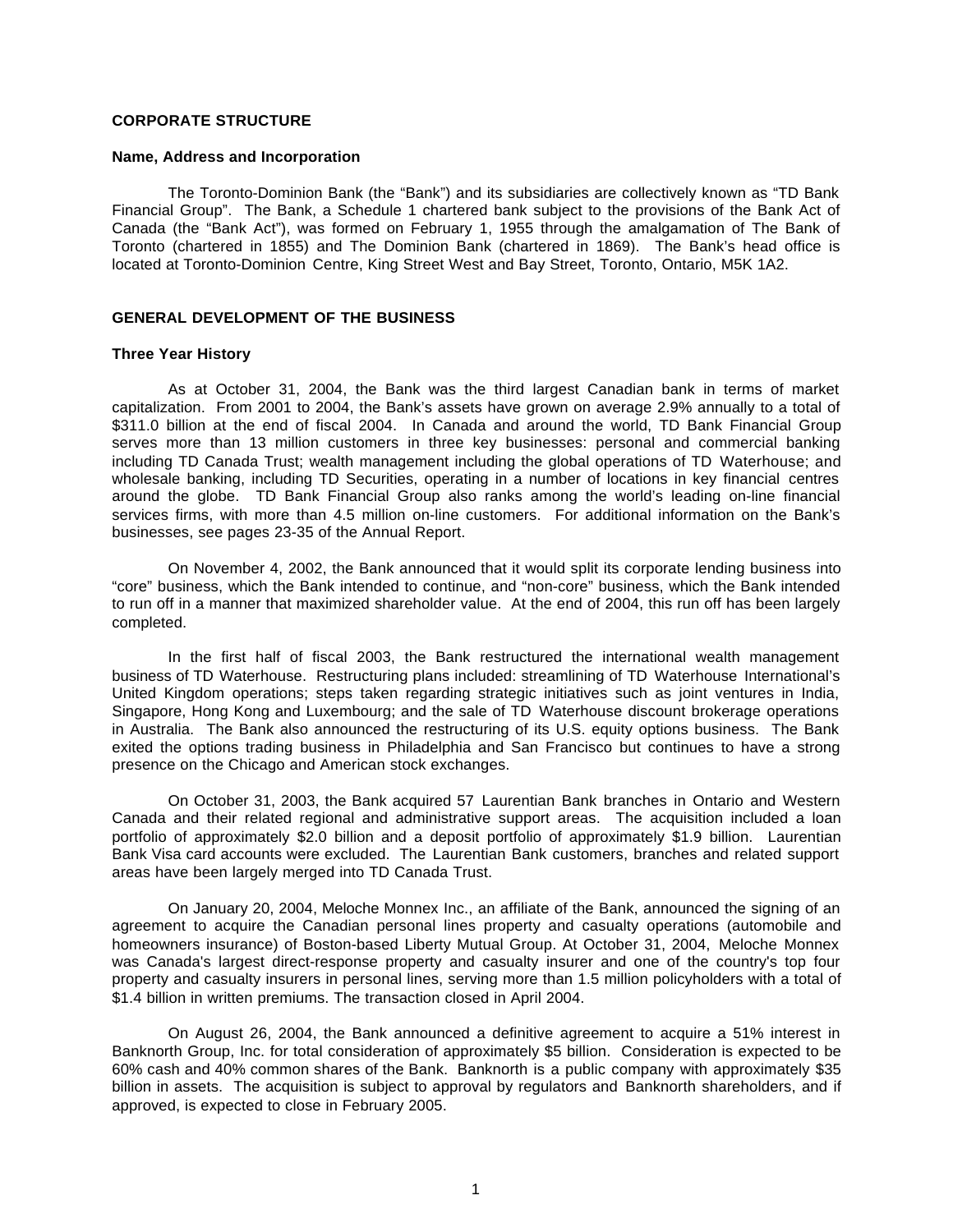## **DESCRIPTION OF THE BUSINESS**

#### **Competition**

The Bank is subject to intense competition in all aspects and areas of its business from banks and other domestic and foreign financial institutions and from non-financial institutions, including retail stores that maintain their own personal credit programs and governmental agencies that make available loans to certain borrowers. Competition has increased in recent years in many areas in which the Bank operates, in substantial part because other types of financial institutions and other entities have begun to engage in activities traditionally engaged in only by banks. Many of these competitors are not subject to regulation as extensive as that under the Bank Act and, thus, may have competitive advantages over the Bank in certain respects.

#### **Average Number of Employees**

In fiscal 2004, the Bank had an average number of employees of 42,843.

#### **Reorganizations (within the last three years)**

In November, 2001, the Bank announced the successful completion of its tender offer, through its wholly owned subsidiary, TD Waterhouse Holdings, Inc., for all of the approximately 12% of the outstanding shares of TD Waterhouse Group, Inc.'s common stock that the Bank and TD Waterhouse Holdings, Inc. did not already own.

#### **Risk Factors**

Banking and financial services involve risk. The Bank's goal is to earn stable and sustainable returns from its various businesses and operations while managing risks within acceptable limits. The Bank manages the static and changing risks involved in its businesses by establishing policies, procedures and internal checks and balances to keep the potential impacts and likelihood of each risk to an acceptable level. The Bank is exposed to six major categories of risk: credit, market, operational, liquidity, investment and regulatory risks. In addition, since all risks have the potential to impact upon the Bank's reputation, how it manages the various risks determines the extent to which the Bank's overall reputation and capital are at risk.

Industry and Bank-specific risks and uncertainties may impact materially on the Bank's future results. Industry risks include general economic and business conditions in the regions in which the Bank conducts business, monetary policies of the Bank of Canada and Federal Reserve System in the United States, competition, changes in laws and regulations, and accuracy and completeness of information on customers and counterparties. Bank-specific risks include the Bank's ability to adapt products and services to evolving industry standards, its ability to successfully complete and integrate acquisitions, its ability to attract and retain key executives and the disruption of key components of the Bank's business infrastructure.

Further explanation of the types of risks cited above and the ways in which the Bank manages them can be found in the Management Discussion and Analysis in pages 38 to 47 of the Annual Report, which are incorporated by reference. The Bank cautions that the preceding discussion of risk is not exhaustive. When considering whether to purchase securities of the Bank, investors and others should carefully consider these factors as well as other uncertainties, potential events and industry- and Bankspecific factors that may adversely impact the Bank's future results.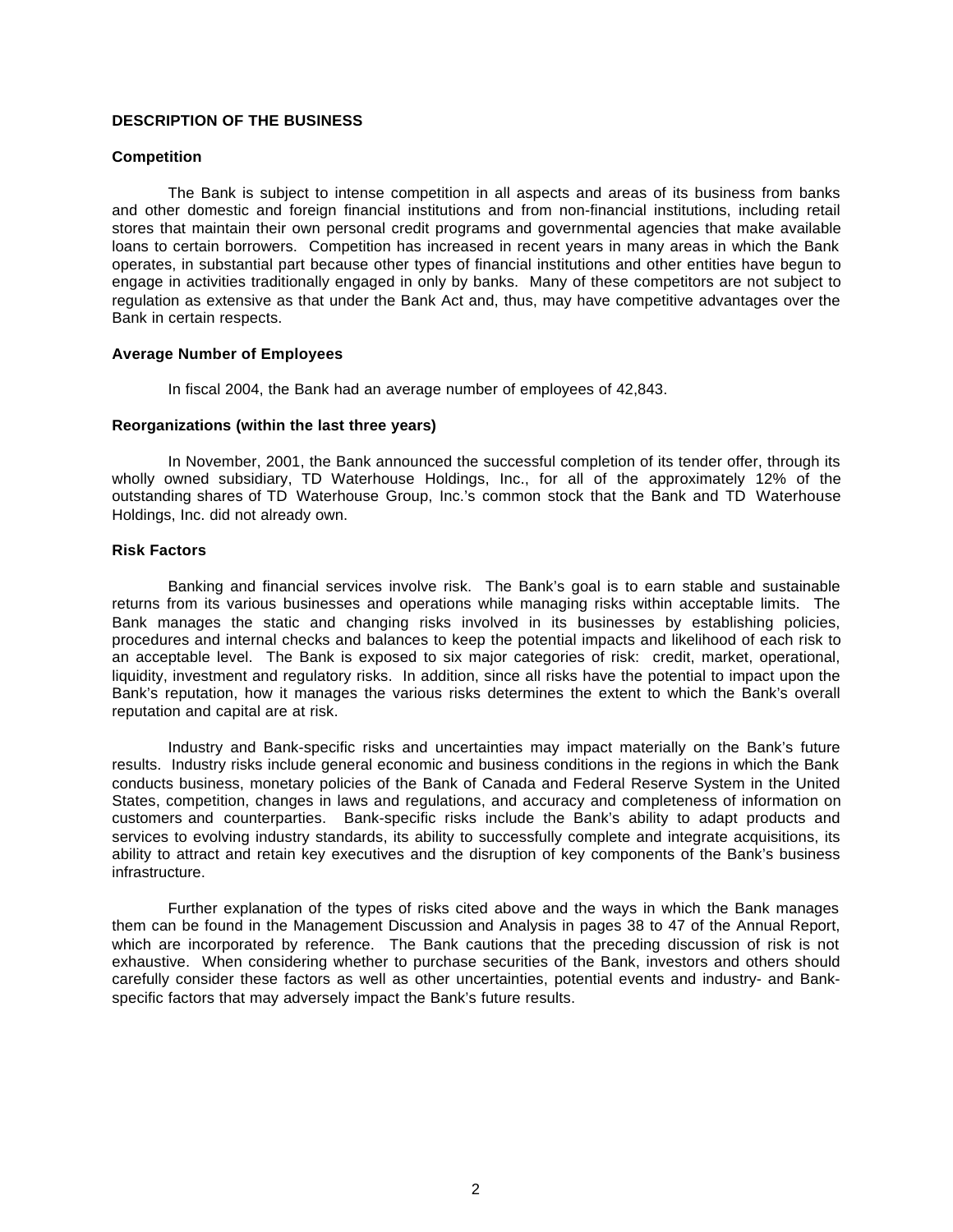#### **DIVIDENDS**

#### **Dividends per Share**

| 2004   | 2003          | 2002          |
|--------|---------------|---------------|
| \$1.36 | \$1.16        | \$1.12        |
|        |               |               |
|        | $U.S.$ \$0.68 | U.S.\$1.35    |
| \$0.90 | \$1.78        | \$1.78        |
| \$0.04 | \$0.04        | \$0.04        |
| \$1.28 | \$1.28        | \$1.28        |
|        | \$0.47        | \$1.84        |
|        | $U.S.$ \$0.41 | $U.S.$ \$1.60 |
| \$1.18 | \$0.86        |               |
| \$1.15 | \$0.58        |               |
|        |               |               |

On February 3, 2003, the Bank redeemed all its 6,000,000 outstanding Class A First Preferred Shares, Series K and L.

On February 3, 2003, the Bank issued 14,000,000 Class A First Preferred Shares, Series M.

On April 30, 2003, the Bank issued 8,000,000 Class A First Preferred Shares, Series N.

On May 1, 2003, the Bank redeemed all its 7,000,000 outstanding Class A First Preferred Shares, Series G.

On May 3, 2004, the Bank redeemed all its 9,000,000 outstanding Class A First Preferred Shares, Series H.

#### **CAPITAL STRUCTURE**

#### **Common Shares**

The authorized common share capital of the Bank consists of an unlimited number of common shares without nominal or par value. The holders of common shares are entitled to vote at all meetings of the shareholders of the Bank except meetings at which only holders of a specified class or series of shares are entitled to vote. The holders of common shares are entitled to receive dividends as and when declared by the Board of Directors of the Bank, subject to the preference of the holders of the preferred shares of the Bank. After payment to the holders of the preferred shares of the Bank of the amount or amounts to which they may be entitled, and after payment of all outstanding debts, the holders of common shares shall be entitled to receive the remaining property of the Bank upon the liquidation, dissolution or winding-up thereof.

#### **Preferred Shares**

The Class A First Preferred Shares (the "Preferred Shares") of the Bank may be issued from time to time, in one or more series, with such rights, privileges, restrictions and conditions as the Board of Directors of the Bank may determine.

The Preferred Shares rank prior to the common shares and to any other shares of the Bank ranking junior to the Preferred Shares with respect to the payment of dividends and the distribution of assets in the event of the liquidation, dissolution or winding-up of the Bank. Each series of Preferred Shares ranks on a parity with every other series of Preferred Shares.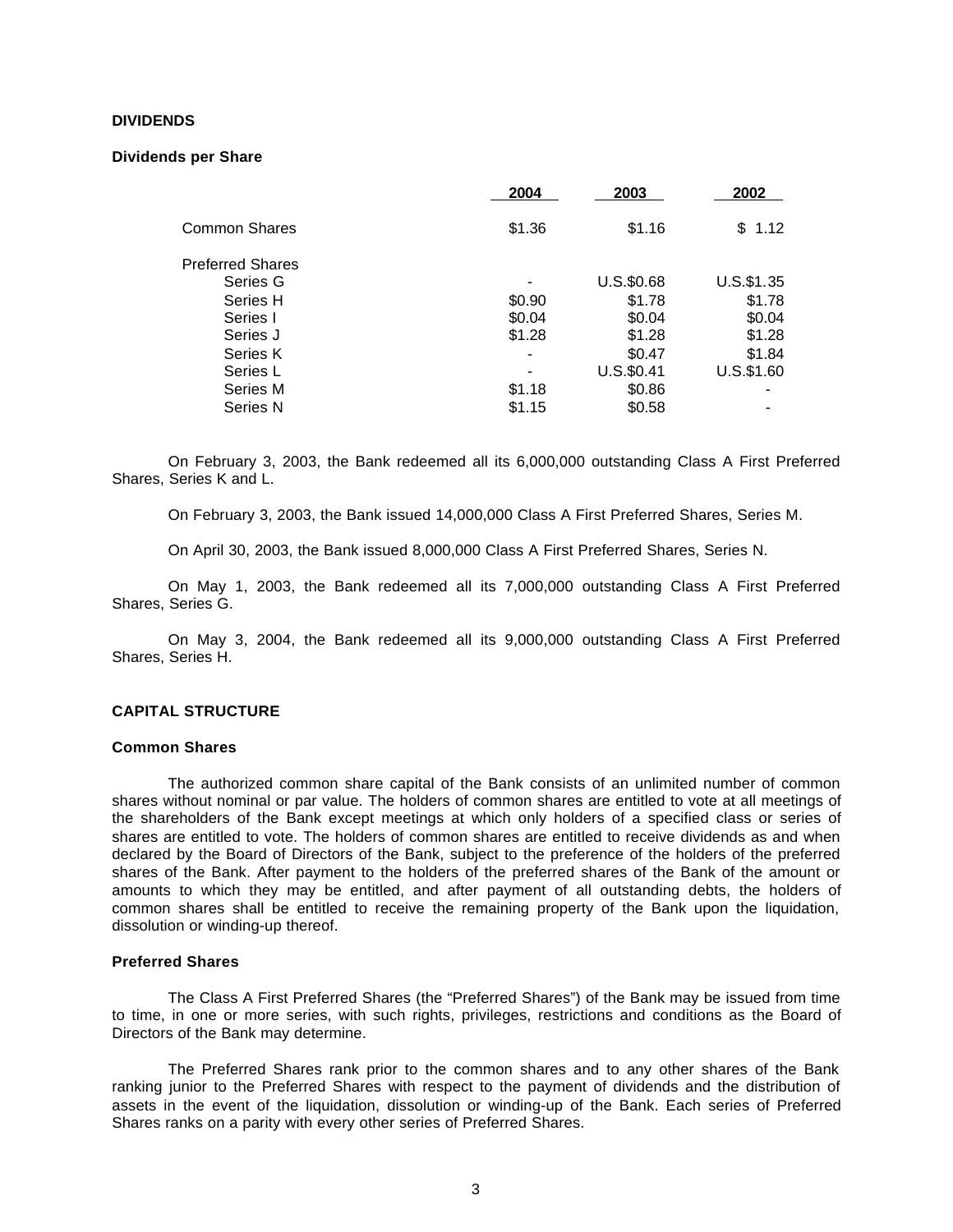In the event of the liquidation, dissolution or winding-up of the Bank, before any amounts shall be paid to or any assets distributed among the holders of the common shares or shares of any other class of the Bank ranking junior to the Preferred Shares, the holder of a Preferred Share of a series shall be entitled to receive to the extent provided for with respect to such Preferred Shares by the conditions attaching to such series: (i) an amount equal to the amount paid up thereon; (ii) such premium, if any, as has been provided for with respect to the Preferred Shares of such series; and (iii) all unpaid cumulative dividends, if any, on such Preferred Shares and, in the case of non-cumulative Preferred Shares, all declared and unpaid non-cumulative dividends. After payment to the holders of the Preferred Shares of the amounts so payable to them, they shall not be entitled to share in any further distribution of the property or assets of the Bank. Each series of Preferred Shares ranks equally with every other series of Preferred Shares.

There are no voting rights attaching to the Preferred Shares except to the extent provided for by any series or by the Bank Act.

#### **Constraints**

There are no constraints imposed on the ownership of securities of the Bank to ensure that the Bank has a required level of Canadian ownership. However, under the Bank Act, the ownership by one person or entity of more than 10% of the common shares of the Bank is prohibited without approval in accordance with the provisions of the Bank Act.

#### **Ratings**

|                            | <b>Dominion</b><br><b>Bond Rating</b><br><b>Service</b> | Moody's<br>Investor<br><b>Services</b> | <b>Standard</b><br>& Poor's | <b>Fitch</b> |
|----------------------------|---------------------------------------------------------|----------------------------------------|-----------------------------|--------------|
| Long Term Debt (deposits)  | AA (low)                                                | Aa3                                    | A+                          | $AA -$       |
| Subordinated Debt          | A (high)                                                | A1                                     |                             | $A +$        |
| Short Term Debt (deposits) | $R-1$ (mid)                                             | $P-1$                                  | $A-1$                       | $F-1+$       |
| <b>Preferred Shares</b>    | Pfd-1 (low)                                             |                                        | $P-1$ (low)                 |              |

The AA (low) rating assigned by Dominion Bond Rating Service Limited ("DBRS") to the Bank's long term debt and the A (high) rating assigned to the Bank's subordinated debt are the second and third highest ratings, respectively, of DBRS's ten rating categories for long term debt obligations, which range from AAA to D. DBRS uses "high" and "low" designations on ratings from AA to C to indicate the relative standing of the securities being rated within a particular rating category. The R-1 (mid) rating assigned to short tem debt is the highest rating of DBRS's four rating categories for short term debt obligations, which range from R-1 to D. A Pfd-1 (low) rating by DBRS is the highest of five categories granted by DBRS for preferred shares.

The A+ rating assigned by Standard & Poor's, a division of McGraw-Hill Companies ("S&P") to the Bank's long term debt and the A rating assigned to the Bank's subordinated debt are both the third highest ratings, of S&P's ten rating categories for long term debt obligations, which range from AAA to D. Ratings from AA to CCC may be modified by the addition of a plus or minus sign to show relative standing within the major rating categories. The A-1 rating assigned to short tem debt is the highest rating of S&P's six rating categories for short term debt obligations, which range from A-1 to D. A P-1 (low) rating by S&P is the highest of five categories used by S&P in its Canadian preferred share rating scale. "Plus" and "minus" signs may be used to indicate the relative standing of a credit within a particular rating category.

The Aa3 rating assigned by Moody's Investor Services Inc. ("Moody's") to the Bank's long term debt and the A1 rating assigned to the Bank's subordinated debt are the second and third highest, respectively, of its nine rating categories for long term debt obligations, which range from Aaa to C.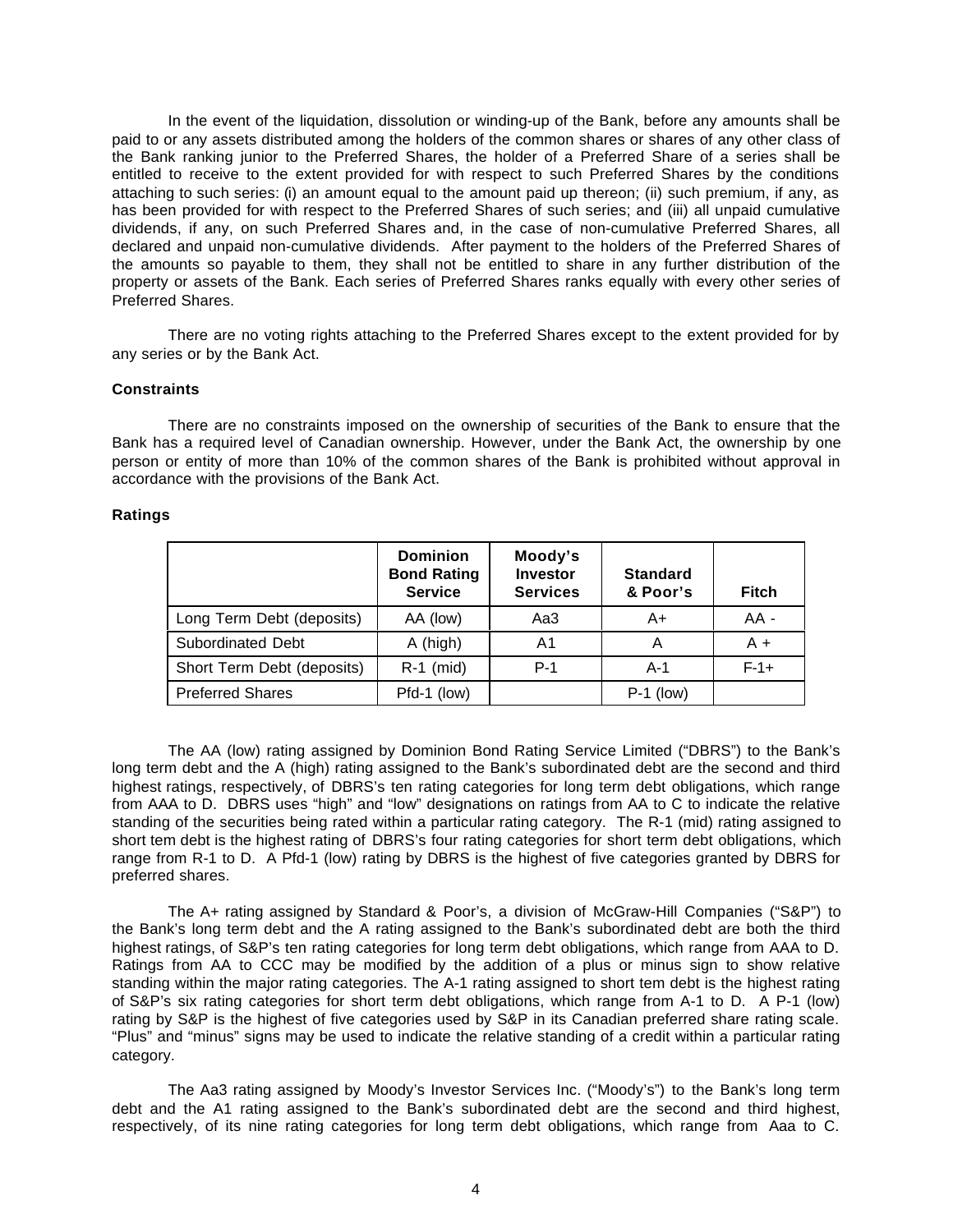Moody's appends numerical modifiers 1, 2 and 3 to each generic rating classification from Aa through Caa. The modifier 1 indicates that the obligation ranks in the higher end of its generic rating category, the modifier 2 indicates a mid-range ranking and the modifier 3 indicates a ranking in the lower end of that generic rating category. The P-1 rating assigned to short tem debt is the highest rating of Moody's four rating categories for short term debt obligations, which range from P-1 to NP.

The AA- rating assigned by Fitch Ratings ("Fitch") to the Bank's long term debt and the A+ rating assigned to the Bank's subordinated debt are the second and third highest ratings, respectively, of Fitch's twelve rating categories for long term debt obligations, which range from AAA to D. A plus or minus sign may be appended to ratings from AA to CCC to denote relative status within major rating categories. The F-1+ rating assigned to short term debt is the highest rating of Fitch's six rating categories for short term debt obligations, which range from F1 to D. A plus sign may be appended to an F1 rating class to denote relative status within the category.

Credit ratings are intended to provide investors with an independent assessment of the credit quality of an issue or issuer of securities and do not speak to the suitability of particular securities for any particular investor. The credit ratings assigned to securities may not reflect the potential impact of all risks on the value of the securities. A rating is therefore not a recommendation to buy, sell or hold securities and may be subject to revision or withdrawal at any time by the rating agency.

## **MARKET FOR SECURITIES OF THE BANK**

#### **Market Listings**

The Bank's common shares are listed on: the Toronto Stock Exchange the New York Stock Exchange the Tokyo Stock Exchange

The Bank's preferred shares, except the Class A First Preferred Shares, Series I, are listed on the Toronto Stock Exchange.

#### **Trading Price and Volume**

Trading price and volume of the Bank's securities:

|                                                     |                      | <b>Preferred Shares</b> |          |                 |                 |
|-----------------------------------------------------|----------------------|-------------------------|----------|-----------------|-----------------|
|                                                     | <b>Common Shares</b> | <b>Series H</b>         | Series J | <b>Series M</b> | <b>Series N</b> |
| November 2003                                       |                      |                         |          |                 |                 |
| High Price (\$)                                     | 44.78                | 26.75                   | 27.15    | 26.64           | 26.59           |
| Low Price (\$)                                      | 40.68                | 25.91                   | 26.63    | 26.30           | 26.27           |
| Volume ('00)                                        | 326.310              | 490                     | 348      | 1.736           | 2,087           |
| December                                            |                      |                         |          |                 |                 |
|                                                     | 43.65                | 26.39                   | 27.23    | 27.12           | 27.03           |
| Low Price (\$)                                      | 40.60                | 25.50                   | 26.66    | 26.43           | 26.40           |
| Volume ('00)                                        | 400.093              | 584                     | 477      | 1.481           | 1,886           |
|                                                     |                      |                         |          |                 |                 |
| High Price (\$)                                     | 46.05                | 26.12                   | 27.38    | 27.20           | 27.17           |
|                                                     | 42.88                | 25.50                   | 26.75    | 26.63           | 26.67           |
| Volume ('00)                                        | 436,732              | 21,071                  | 6,063    | 6.471           | 9,384           |
| High Price (\$)<br>January 2004<br>Low Price $(\$)$ |                      |                         |          |                 |                 |

## **TORONTO STOCK EXCHANGE**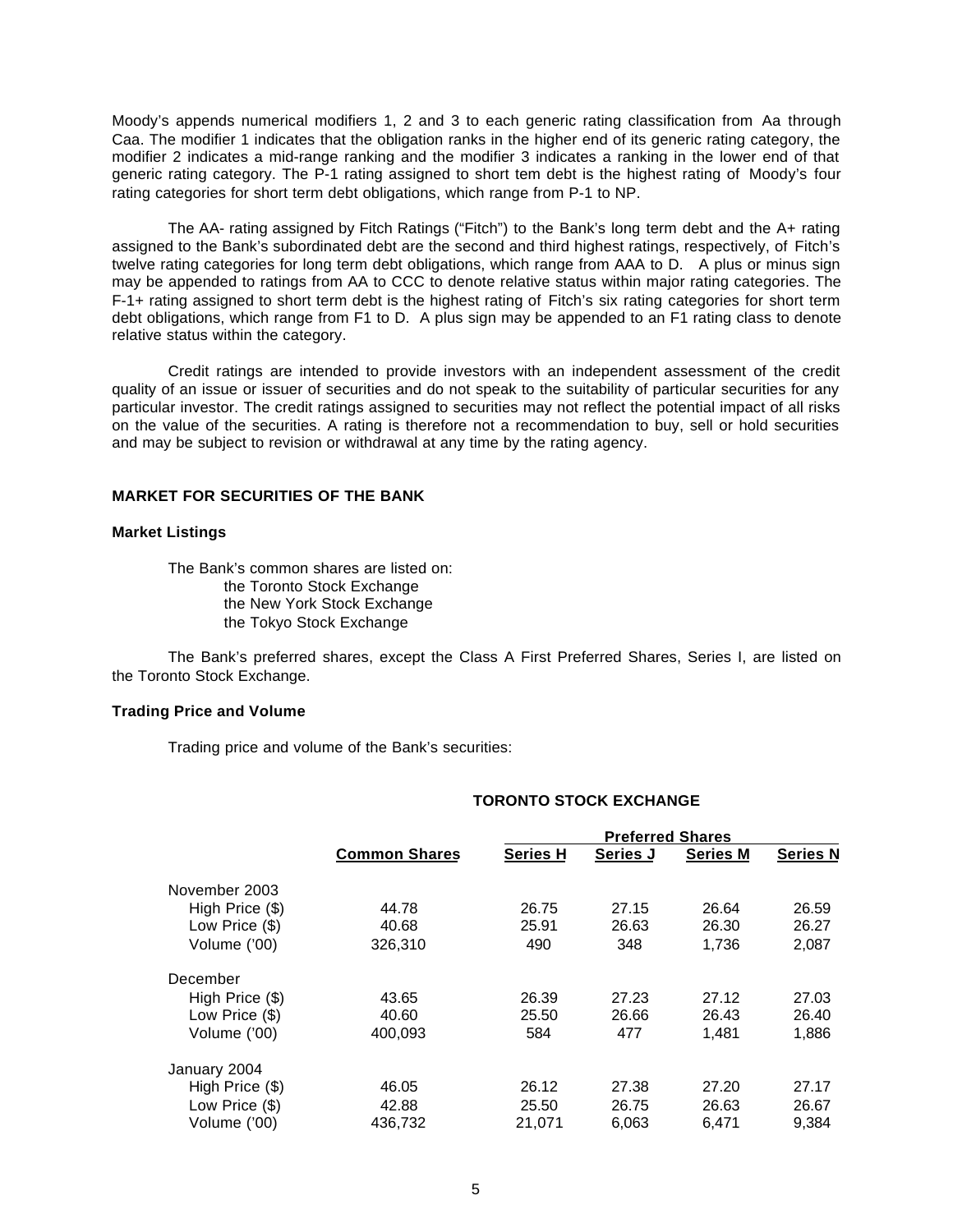# **TORONTO STOCK EXCHANGE**

|                 |                      | <b>Preferred Shares</b> |          |                 |                 |
|-----------------|----------------------|-------------------------|----------|-----------------|-----------------|
|                 | <b>Common Shares</b> | <b>Series H</b>         | Series J | <b>Series M</b> | <b>Series N</b> |
| February        |                      |                         |          |                 |                 |
| High Price (\$) | 45.33                | 25.75                   | 27.85    | 27.50           | 27.40           |
| Low Price (\$)  | 43.40                | 25.27                   | 27.25    | 26.94           | 26.94           |
| Volume ('00)    | 288,812              | 513                     | 4,310    | 1,285           | 1,295           |
| March           |                      |                         |          |                 |                 |
| High Price (\$) | 47.49                | 25.89                   | 27.80    | 27.88           | 27.84           |
| Low Price (\$)  | 44.60                | 25.25                   | 27.61    | 27.30           | 27.23           |
| Volume ('00)    | 506,263              | 18,627                  | 28,478   | 1,446           | 2,555           |
| April           |                      |                         |          |                 |                 |
| High Price (\$) | 48.25                | 25.45                   | 27.69    | 27.84           | 27.75           |
| Low Price (\$)  | 43.50                | 24.95                   | 26.02    | 25.75           | 24.50           |
| Volume ('00)    | 285,422              | 26,244                  | 12,956   | 3,524           | 6,436           |
| May             |                      |                         |          |                 |                 |
| High Price (\$) | 45.75                | 25.03                   | 26.51    | 26.47           | 26.15           |
| Low Price (\$)  | 43.30                | 24.94                   | 26.15    | 25.90           | 25.60           |
| Volume ('00)    | 267,105              | $22*$                   | 846      | 1,208           | 2,078           |
| June            |                      |                         |          |                 |                 |
| High Price (\$) | 46.59                |                         | 26.85    | 26.98           | 26.39           |
| Low Price (\$)  | 42.67                |                         | 26.45    | 26.20           | 25.90           |
| Volume ('00)    | 305,521              |                         | 943      | 3,518           | 1,683           |
| July            |                      |                         |          |                 |                 |
| High Price (\$) | 44.40                |                         | 27.10    | 26.79           | 26.58           |
| Low Price (\$)  | 42.54                |                         | 26.15    | 26.00           | 25.71           |
| Volume ('00)    | 206,066              |                         | 12,994   | 2,624           | 5,354           |
| August          |                      |                         |          |                 |                 |
| High Price (\$) | 46.07                |                         | 26.80    | 27.00           | 27.00           |
| Low Price (\$)  | 42.71                |                         | 26.48    | 26.50           | 26.40           |
| Volume ('00)    | 369,755              |                         | 562      | 1,325           | 3,708           |
| September       |                      |                         |          |                 |                 |
| High Price (\$) | 47.07                |                         | 26.79    | 27.16           | 27.00           |
| Low Price (\$)  | 45.00                |                         | 25.60    | 26.76           | 26.75           |
| Volume ('00)    | 301,567              |                         | 939      | 973             | 1,199           |
| October         |                      |                         |          |                 |                 |
| High Price (\$) | 50.00                |                         | 26.75    | 27.09           | 27.04           |
| Low Price (\$)  | 46.04                |                         | 25.81    | 26.25           | 26.31           |
| Volume ('00)    | 378,611              |                         | 12,669   | 4,306           | 8,841           |

\* On May 3, 2004, the Bank redeemed all of its Class A First Preferred Shares, Series H.

## **Prior Sales**

In the most recently completed financial year, the Bank did not issue (a) any shares that are not listed or quoted on a marketplace, or (b) any subordinated debt securities. In the ordinary course of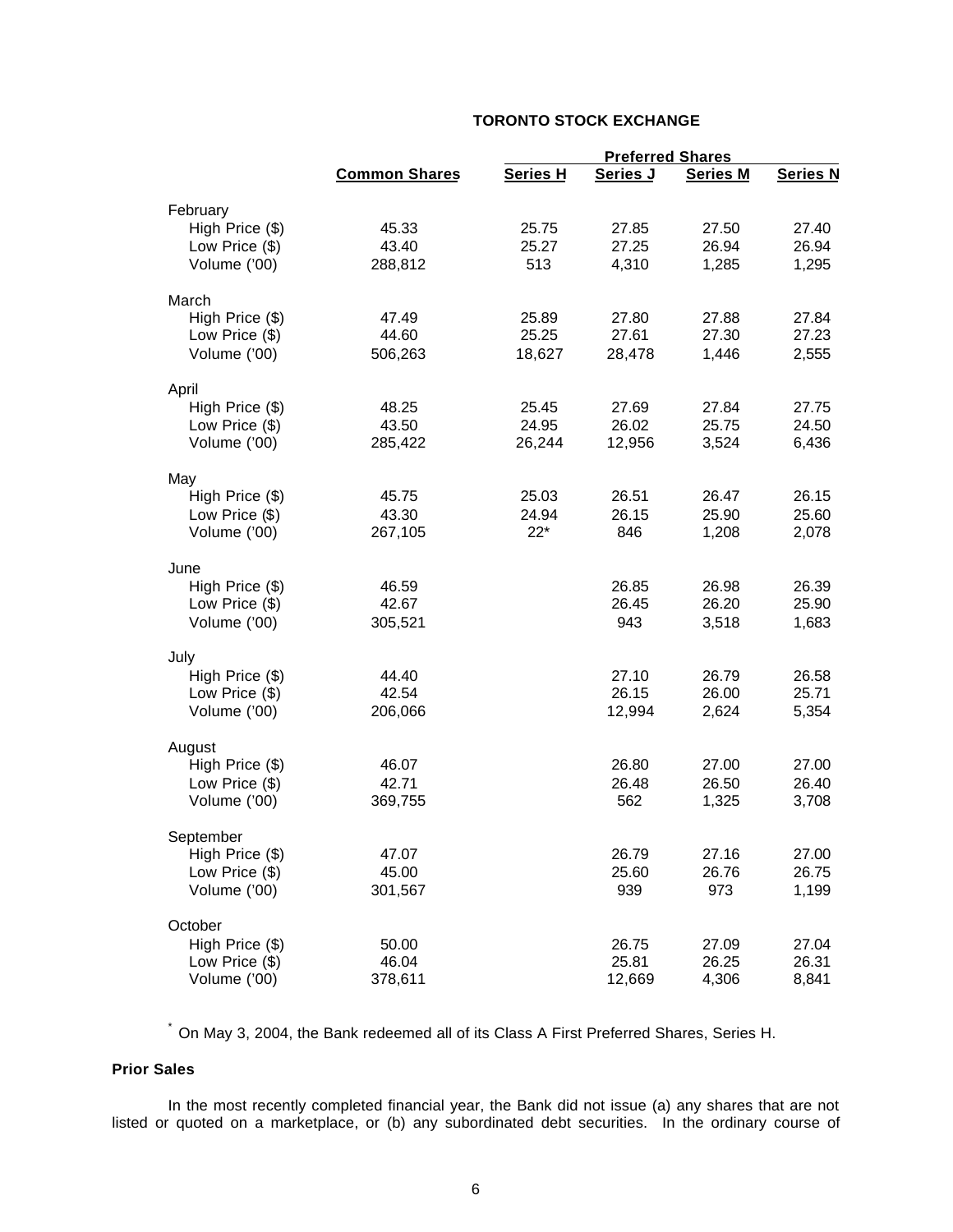business, the Bank issues deposit notes under its Euro Medium Term and Deposit Note Programme, as well as on a stand-alone basis in various jurisdictions, including Canada. In 2004, the Bank issued approximately \$690 million of such deposit notes at par.

### **DIRECTORS AND OFFICERS**

#### **Directors and Board Committees of the Bank**

The following table sets forth the directors of the Bank as at December 9, 2004, their present principal occupation and business and the date each became a director of the Bank.

| <b>Director Name</b><br><b>Principal Occupation</b>                                                                                  | <b>Director Since</b> |
|--------------------------------------------------------------------------------------------------------------------------------------|-----------------------|
| Corporate Director and retired President<br>and Chief Executive Officer, Draper & Kramer, Inc.                                       | May 2004              |
| Chair of the Board, EPCOR Utilities Inc.<br>(integrated energy company)                                                              | April 2003            |
| President and Co-Chief Executive Officer,<br>Oxford Frozen Foods Limited<br>(distributor of frozen food products)                    | October 2004          |
| President and Chief Executive Officer of the Bank                                                                                    | August 2000           |
| Counsel, Cassels Brock & Blackwell LLP<br>(law firm)                                                                                 | February 1992         |
| Professor and Director, Institute for International<br>Business, Joseph L. Rotman School of Management,<br>University of Toronto     | October 1990          |
| President and Chief Executive Officer,<br>TELUS Corporation (telecommunications company)                                             | November 2001         |
| Publisher and Chief Executive Officer,<br><b>Harlequin Enterprises Limited</b><br>(global publishing company)                        | January 2004          |
| Chairman of the Board, President and Chief<br>Executive Officer, West Fraser Timber Co. Ltd.<br>(integrated forest products company) | January 1999          |
| President and Chief Executive Officer, METRO INC.<br>(food retailer and distributor)                                                 | October 1997          |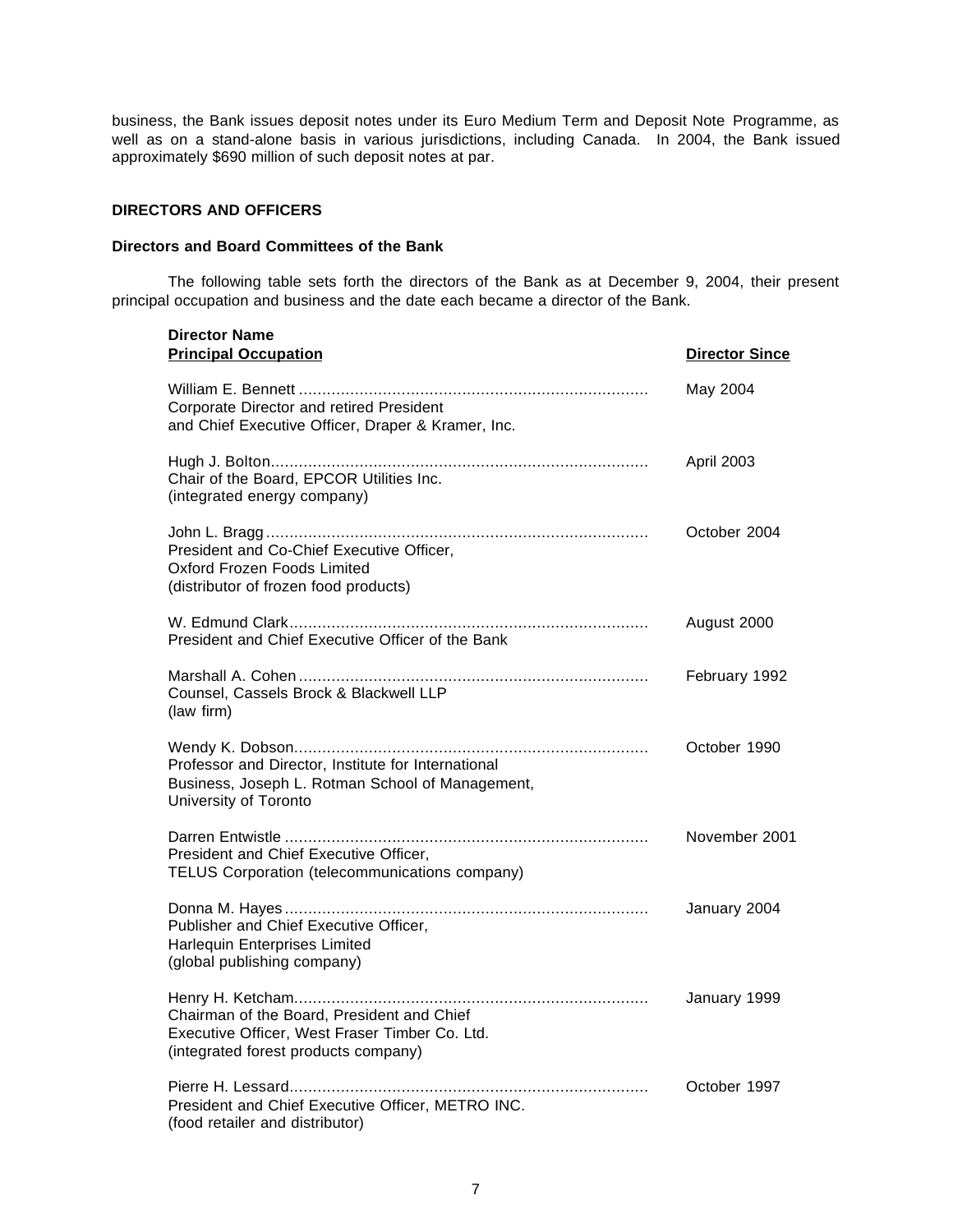#### **Director Name Principal Occupation Director Since**

|                                                                                                | טטווט וטוטטווט   |
|------------------------------------------------------------------------------------------------|------------------|
| Senior Partner, MacPherson Leslie & Tyerman LLP<br>(law firm)                                  | November 2004    |
| Chairman of the Board, Petro-Canada<br>(integrated oil and gas company)                        | August 1994      |
| Corporate Director and retired President and<br>Chief Executive Officer, IPSCO Inc.            | February 1994    |
| Corporate Director and retired Vice Chairman,<br>Eastman Kodak Company                         | April 2003       |
| Chief Executive Officer, BankWorks Trading Inc.<br>(software and educational products company) | <b>June 1996</b> |
| Chairman Emeritus, Empire Company Limited<br>(investment holding company)                      | October 1992     |
| Corporate Director and retired Chairman and<br>Chief Executive Officer, Inco Limited           | August 1992      |
| Chairman of the Board of the Bank                                                              | August 1988      |

Except as hereinafter disclosed, all directors have held their positions or other executive positions with the same, predecessor or associated firms or organizations for the past five years. Prior to his appointment as Chair of EPCOR Utilities Inc. on January 1, 2000, Mr. Hugh J. Bolton was a financial consultant and corporate director. Prior to joining the Bank on February 1, 2000, Mr. W. Edmund Clark was President and Chief Executive Officer of CT Financial Services Inc., Canada Trustco Mortgage Company and The Canada Trust Company. Until December 20, 2002 when Mr. Clark became the President and Chief Executive Officer of the Bank, he was the President and Chief Operating Officer of the Bank. Prior to joining TELUS Corporation in July 2000, Mr. Darren Entwistle held various senior executive positions in the telecommunications industry, including Cable & Wireless Communications plc in the United Kingdom. Mr. Brian F. MacNeill was President and Chief Executive Officer of Enbridge Inc. (formerly IPL Energy Inc.) from April 1991 and stepped down as President in September 2000 and as Chief Executive Officer in January 2001. Mr. Roger Phillips retired as President and Chief Executive Officer of IPSCO Inc. in January 2002. Dr. Michael D. Sopko retired as Chief Executive Officer of Inco Limited on April 25, 2001 and as its Chairman on April 17, 2002. Mr. John M. Thompson was the Vice Chairman of the Board of IBM Corporation from August 2000 until his retirement in September 2002, and prior to that held various senior executive positions with IBM. Mr. Donald R. Sobey was also a director of the Bank from May 1978 to January 1992. As announced on August 26, 2004, William J. Ryan, Chairman, President and Chief Executive Officer of Banknorth Group, Inc. will join the Board of Directors of the Bank upon the conclusion of the Bank's acquisition of 51% of the outstanding shares of Banknorth. Subject to shareholder and regulatory approval, the acquisition is expected to close in February 2005. Each director will hold office until the next annual meeting of shareholders of the Bank, which is scheduled for March 23, 2005. Information concerning the nominees proposed by management for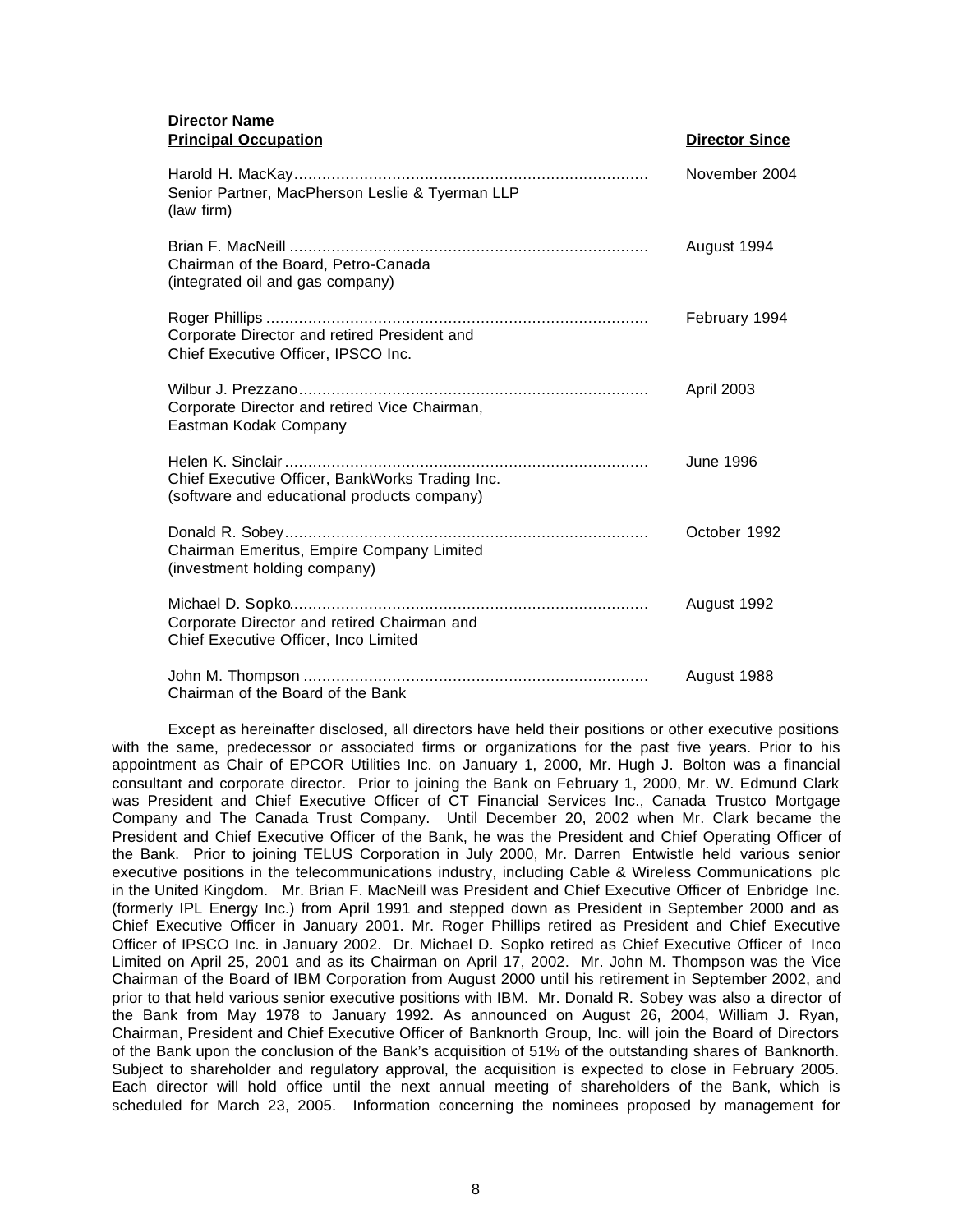election as directors at the meeting will be contained in the proxy circular of the Bank in respect of the meeting.

#### **Audit Committee**

The Audit Committee of the Board of Directors of the Bank operates under a written charter that sets out its responsibilities and composition requirements. A copy of the charter is attached to this AIF. As at December 9, 2004, the members of the Committee were: Hugh J. Bolton (chair), John L. Bragg, Darren Entwistle, Donna M. Hayes, Henry H. Ketcham and Helen K. Sinclair. The following sets out the education and experience of each director relevant to the performance of his or her duties as a member of the Committee:

**Hugh J. Bolton** is Chair of the Bank's Audit Committee. Mr. Bolton holds an undergraduate degree in economics from the University of Alberta. Mr. Bolton has over 40 years of experience in the accounting industry, including as a former partner, Chairman and Chief Executive Officer of Coopers & Lybrand Canada, Chartered Accountants. He remains a Chartered Accountant and Fellow of the Alberta Institute of Chartered Accountants and has significant experience with accounting and auditing issues relating to financial service corporations such as the Bank. Mr. Bolton is the Bank's Audit Committee Financial Expert for the purposes of U.S. securities legislation.

**John L. Bragg** is President and Founder of Oxford Frozen Foods Limited and the owner and founder of Bragg Communications Inc. Mr. Bragg holds a Bachelor of Commerce degree and a Bachelor of Education degree from Mount Allison University.

**Darren Entwistle** is the President and Chief Executive Officer of TELUS Corporation and is a member of its Board of Directors. Mr. Entwistle holds an undergraduate degree in economics from Concordia University and a master's degree in business administration from McGill University.

**Donna M. Hayes** is the Publisher and Chief Executive Officer of Harlequin Enterprises Limited and is a member of its Board of Directors and the boards of a number of associated companies. Ms. Hayes holds an undergraduate degree from McGill University and has completed the professional publishing course at Stanford University and the executive management program at the Richard Ivey School at The University of Western Ontario.

**Henry H. Ketcham** is the Chairman of the Board, President and Chief Executive Officer of West Fraser Timber Co. Ltd. Mr. Ketcham holds an undergraduate degree from Brown University.

**Helen K. Sinclair** is the founder and Chief Executive Officer of BankWorks Trading Inc. and is a member of its Board of Directors. Ms. Sinclair holds an undergraduate degree from York University and a master's degree from the University of Toronto, both in economics. She is a graduate of the Advanced Management Program of the Harvard Business School.

The Committee charter requires all members to be financially literate or be willing and able to acquire the necessary knowledge quickly. Financially literate means the ability to read and understand financial statements that present a breadth and level of complexity of accounting issues that are generally comparable to the breadth and complexity of the issues that can reasonably be expected to be raised by the Bank's financial statements. The Bank believes all of the current members of the Committee are financially literate.

In addition, the Committee charter contains independence requirements applicable to each member and, as at December 9, 2004, each member meets those requirements. Specifically, the charter provides that no member of the Committee may be an officer or retired officer of the Bank and every member shall be independent of the Bank within the meaning of all applicable laws, rules and regulations and any other relevant consideration, including laws, rules and regulations particularly applicable to audit committee members.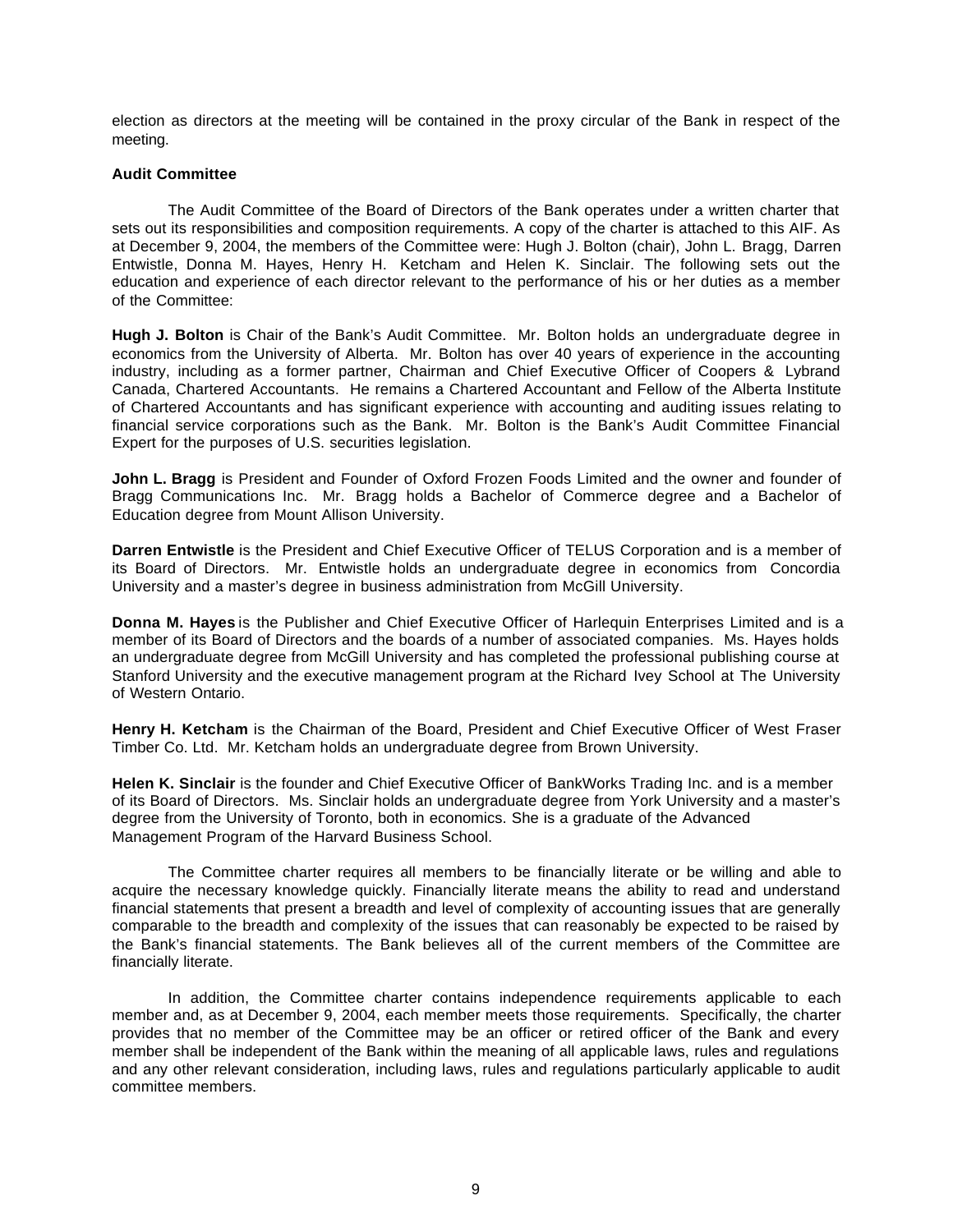The Committee has in place a policy to restrict the provision of non-audit services by the shareholders' auditors. Any such services must be permitted services and must be pre-approved by the Committee pursuant to the policy. The Committee also pre-approves the audit services and the fees to be paid. Additional information regarding audit and non-audit services, together with the fees paid to the shareholders' auditors in the last three fiscal years, can be found in Table 10 on page 54 of the Annual Report.

#### **Executive Officers of the Bank**

As at December 9, 2004, executive officers of the Bank are Mr. W. Edmund Clark, Ms. Andrea S. Rosen, and Messrs. Robert E. Dorrance, Fredric J. Tomczyk, Bernard T. Dorval, William H. Hatanaka, Robert F. MacLellan and Daniel A. Marinangeli.

#### **Shareholdings of Directors and Executive Officers**

As at December 9, 2004, the directors and executive officers of the Bank as a group beneficially owned, directly or indirectly, or exercised control or direction over, less than one percent of the outstanding common shares of the Bank.

## **Additional Disclosure for Directors and Executive Officers**

To the best of our knowledge, having made due inquiry, the Bank confirms that, as at December 9, 2004:

- (i) in the last ten years, no director or executive officer of the Bank is or has been a director or officer of a company (including the Bank) that, while that person was acting in that capacity:
	- (a) was the subject of a cease trade or similar order or an order that denied the relevant company access to any exemption under securities legislation for a period of more than 30 consecutive days, except Mr. Pierre Lessard who was a director of CINAR Corporation at the time its shares were suspended from trading on the Toronto Stock Exchange for more than 30 consecutive days and were delisted from the Toronto Stock Exchange and the NASDAQ due to the inability of CINAR Corporation to meet continued listing requirements;
	- (b) was subject to an event that resulted, after the director or executive officer ceased to be a director or executive officer, in the company being the subject of a cease trade or similar order or an order that denied the relevant company access to any exemption under securities legislation, for a period of more than 30 consecutive days; or
	- (c) within a year of the person ceasing to act in that capacity, became bankrupt, made a proposal under any legislation relating to bankruptcy or insolvency or was subject to or instituted any proceedings, arrangement or compromise with creditors or had a receiver, receiver manager or trustee appointed to hold its assets, except Mr. Marshall Cohen who ceased to be a director of Haynes International Inc. within twelve months prior to Haynes International Inc. filing for relief under Chapter 11 of the United States Bankruptcy Code in March 2004;
- (ii) in the last ten years, no director or executive officer of the Bank has become bankrupt, made a proposal under any legislation relating to bankruptcy or insolvency, or become subject to or instituted any proceedings, arrangement or compromise with creditors, or had a receiver, receiver manager or trustee appointed to hold the assets of the director or executive officer; and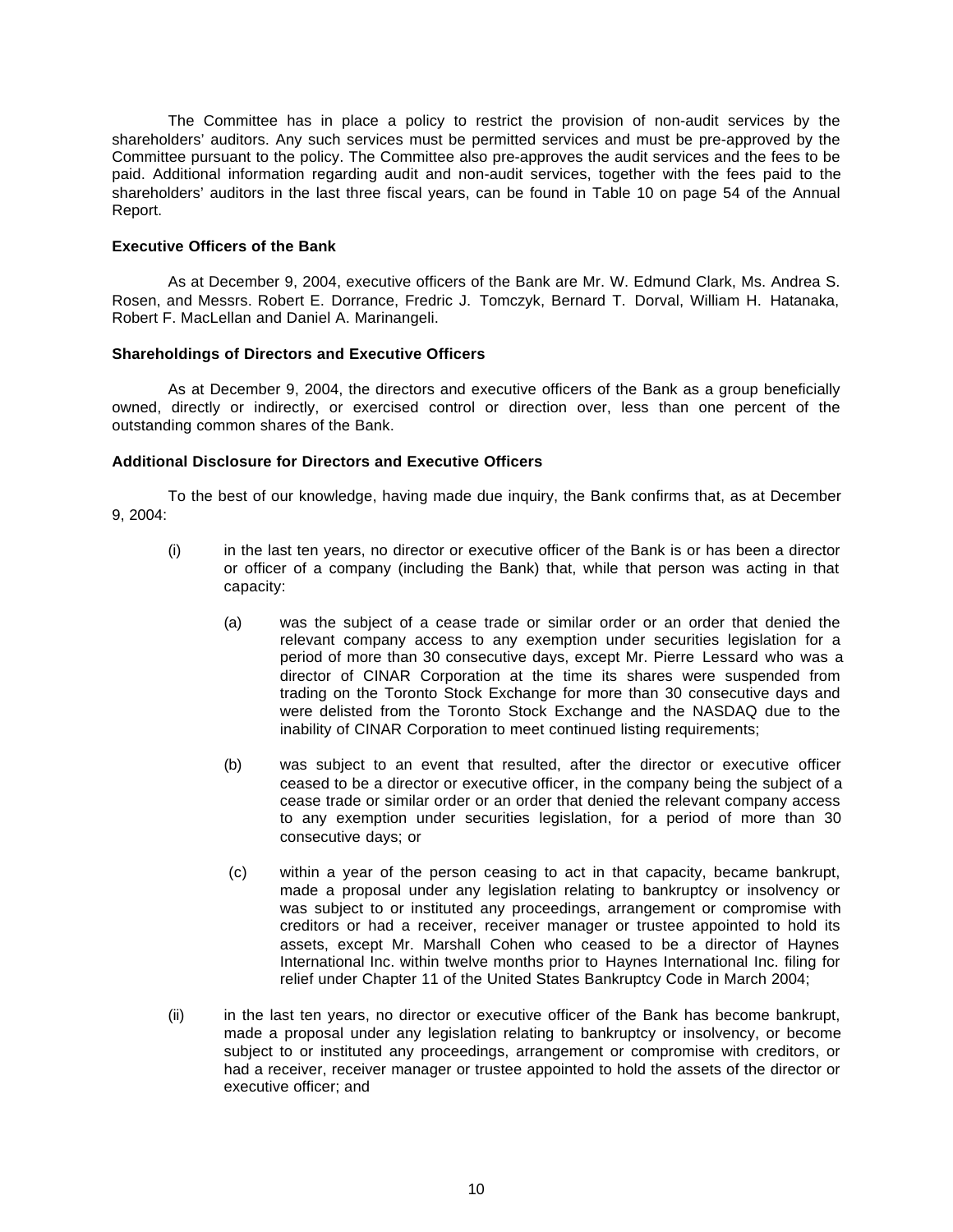(iii) no director or executive officer of the Bank has been subject to any penalties or sanctions imposed by a court relating to securities legislation or by a securities regulatory authority or has entered into a settlement agreement with a securities regulatory authority or has been subject to any other penalties or sanctions imposed by a court or regulatory body that would likely be considered important to a reasonable investor in making an investment decision.

#### **LEGAL PROCEEDINGS**

The Bank and its subsidiaries are engaged in legal actions arising in the ordinary course of business, many of which are loan-related. None of this litigation individually or in the aggregate, however, is expected to have a material adverse effect on the consolidated financial position or results of operations of the Bank.

During fiscal 2004, the Bank added \$354 million to its contingent litigation reserves. This includes reserves with respect to certain Enron-related actions to which the Bank is a party. Several of these matters are in the early stages of litigation and given the size of the claims there is exposure to additional loss. The Bank will regularly assess its position as events progress.

## **INTEREST OF MANAGEMENT AND OTHERS IN MATERIAL TRANSACTIONS**

To the best of our knowledge, the Bank confirms that, as at December 9, 2004 there were no directors or executive officers of the Bank or any associate or affiliate of a director or executive officer of the Bank with a material interest in any transaction within the three most recently completed financial years or during the current financial year that has materially affected or will materially affect the Bank.

#### **TRANSFER AGENTS AND REGISTRARS**

#### **Transfer Agent**

CIBC Mellon Trust Company P.O. Box 7010 Adelaide Street Postal Station Toronto, Ontario M5C 2W9

(800) 387-0825 (416) 643-5500 www.cibcmellon.com or inquiries@cibcmellon.com

#### **Co-transfer Agent and Registrar**

Mellon Investor Services LLC P.O. Box 3315 South Hackensack, New Jersey 07606

or

85 Challenger Road Ridgefield Park, New Jersey 07660

(800) 370-1163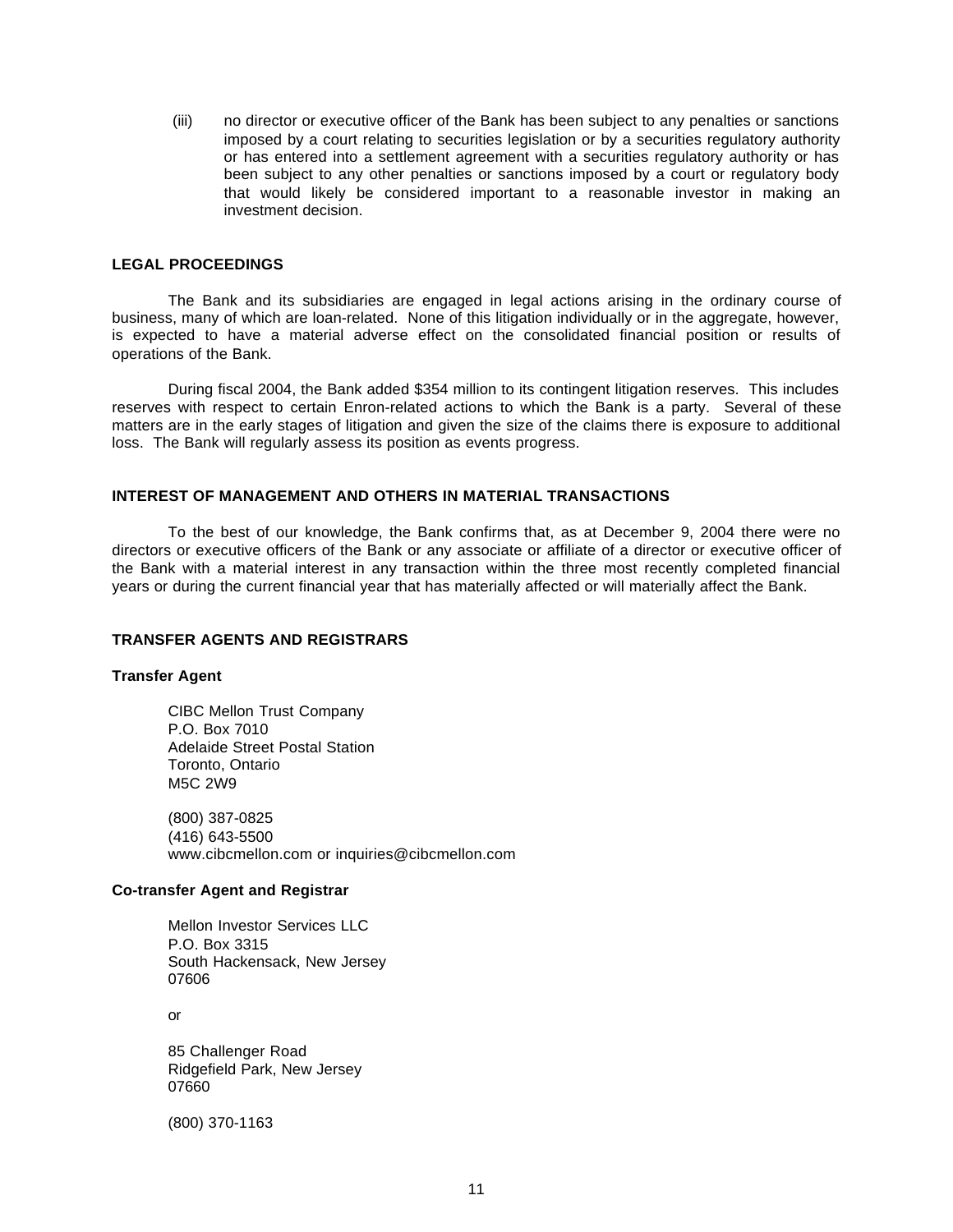(201) 329-8660 www.melloninvestor.com

#### **Shareholder Service Agent in Japan**

Mizuho Trust & Banking Co., Ltd. 1-17-7, Saga, Koto-ku Tokyo, Japan 135-8722

#### **MATERIAL CONTRACTS**

On August 25, 2004, the Bank and Banknorth signed a definitive agreement for the Bank to acquire 51% of the outstanding shares of Banknorth for consideration valued at the time of approximately \$5 billion. The agreement between the Bank and Banknorth provides for the merger of Banknorth with a Bank subsidiary in which each Banknorth shareholder will receive a package of US\$12.24 in cash, 0.2351 of a common share of the Bank and 0.49 shares of the new Banknorth stock, which will continue to be listed on the New York Stock Exchange. Subject to shareholder and regulatory approval, the acquisition is expected to close in February, 2005.

## **INTERESTS OF EXPERTS**

#### **Names of Experts**

The consolidated financial statements of the Bank for the year ended October 31, 2004 included in the Bank's 2004 Annual Report filed under National Instrument 51-102 Continuous Disclosure (NI 51- 102), portions of which are incorporated by reference in this AIF, have been audited by Ernst & Young LLP and PricewaterhouseCoopers LLP.

Further, the proxy statement/prospectus relating to the Bank's acquisition of 51% of the outstanding shares of Banknorth, filed under NI 51-102, describes or includes: fairness opinions of Keefe, Bruyette & Woods, Inc. and Lehman Brothers Inc.; the audit report of Ernst & Young LLP and PricewaterhouseCoopers LLP covering the consolidated financial statements of the Bank for the year ended October 31, 2003; and legal opinions of Elias, Matz, Tiernan & Herrick L.L.P., Simpson Thacher & Bartlett LLP and Osler, Hoskin & Harcourt LLP.

#### **Interests of Experts**

Keefe, Bruyette & Woods, Inc., Lehman Brothers Inc., and the respective partners, counsel and associates of each of Elias, Matz, Tiernan & Herrick L.L.P., Simpson Thacher & Bartlett LLP and Osler, Hoskin & Harcourt LLP beneficially own, directly or indirectly, less than 1% of any class of security issued by the Bank or any of its affiliates.

As of December 9, 2004, no executive officer or director of the Bank is an officer, director or employee of Keefe, Bruyette & Woods, Inc. or Lehman Brothers Inc., or is a partner, counsel or associate of Elias, Matz, Tiernan & Herrick L.L.P., Simpson Thacher & Bartlett LLP or Osler, Hoskin & Harcourt LLP. Nor, as of December 9, 2004, to the best of our knowledge, does the Bank expect to elect, appoint or employ as a director or executive officer of the Bank any director, officer or employee of Keefe, Bruyette & Woods, Inc. or Lehman Brothers Inc., or partner, counsel or associate of Elias, Matz, Tiernan & Herrick L.L.P., Simpson Thacher & Bartlett LLP or Osler, Hoskin & Harcourt LLP.

The Bank has implemented a policy governing the hiring of current or former partners, employees or consultants of the shareholders' auditors. The objectives of this policy are to ensure that the Bank's hiring practices comply with all applicable securities laws, rules and regulations and to establish procedures to be followed by the Bank's Human Resources department when considering a candidate for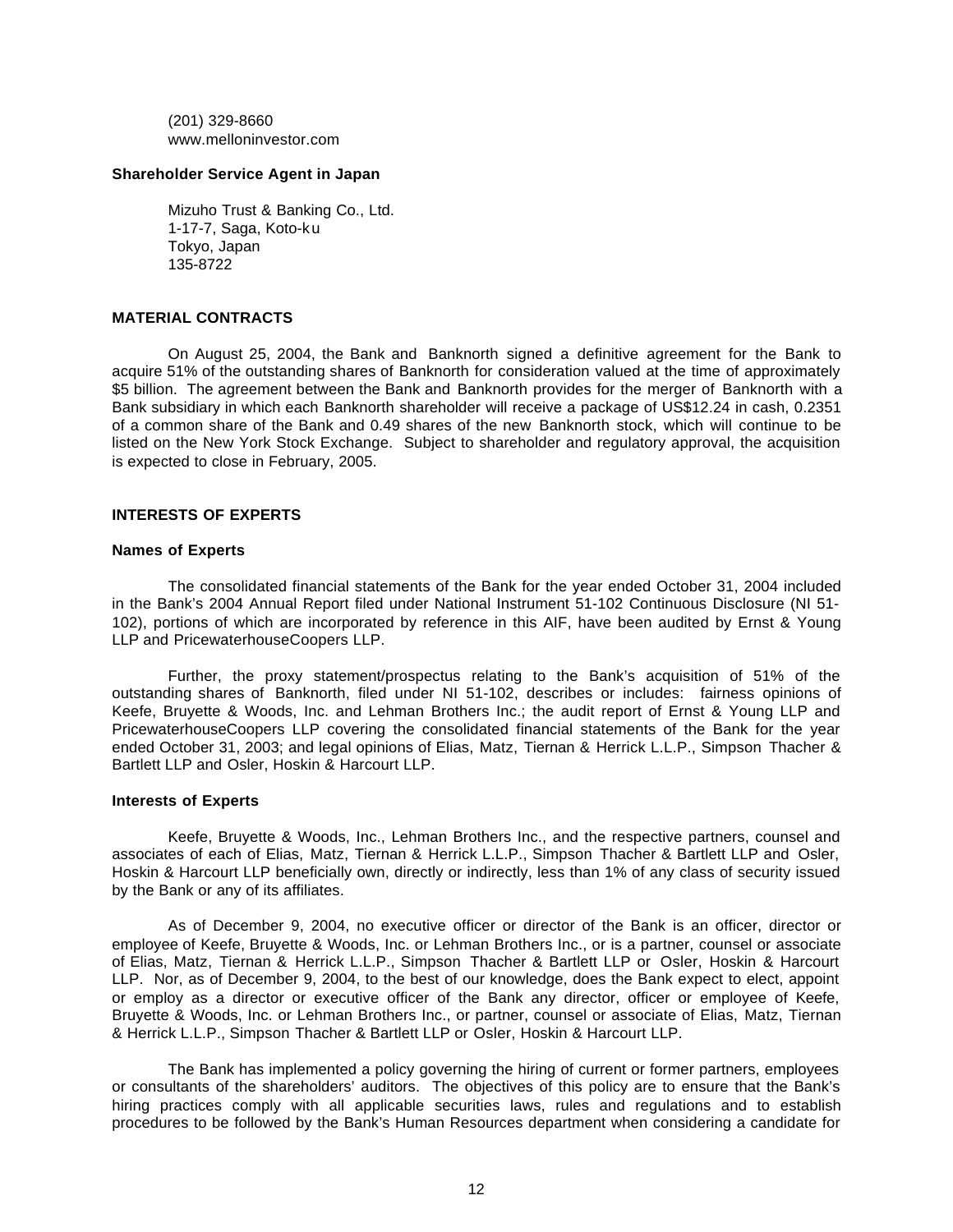a position at the Bank who is currently or has previously been employed by one or more of the shareholders' auditors. From time to time, at the Bank's request, law firms provide lawyers and law students for secondment to groups in the Bank's head office and business units.

#### **ADDITIONAL INFORMATION**

Additional information concerning the Bank may be found on SEDAR at www.sedar.com. The Bank will provide to any person or company upon request to the Secretary of the Bank at the head office of the Bank: (a) when the securities of the Bank are in the course of distribution pursuant to a short form prospectus or a preliminary short form prospectus which has been filed in respect of a proposed distribution of its securities, (i) one copy of this Annual Information Form, together with one copy of any document, or the pertinent pages of any document, incorporated by reference in this Annual Information Form, (ii) one copy of the comparative financial statements of the Bank for its most recently completed financial year for which financial statements have been filed, together with the accompanying report of the auditors, and one copy of the most recent interim financial statements of the Bank, if any, filed for any period after the end of its most recently completed financial year, (iii) one copy of the proxy circular of the Bank in respect of its most recent annual meeting of shareholders that involved the election of directors, and (iv) one copy of any other documents that are incorporated by reference into the preliminary short form prospectus or the short form prospectus and are not required to be provided under (i) to (iii) above; or (b) at any other time, one copy of any documents referred to in (a)(i), (ii) and (iii) above, provided the Bank may require the payment of a reasonable charge if the request is made by a person or company who is not a security holder of the Bank.

Additional information, including directors' and officers' remuneration and indebtedness, principal holders of the Bank's securities, options to purchase securities and interests of insiders in material transactions, if applicable, is contained in the Bank's proxy circular for its most recent annual meeting of shareholders that involved the election of directors. Additional financial information is provided in the Bank's comparative financial statements and management's discussion and analysis for its most recently completed financial year, which at the date hereof, was the year ended October 31, 2004. The Bank's comparative financial statements and management's discussion and analysis for the year ended October 31, 2004 are contained in the Annual Report.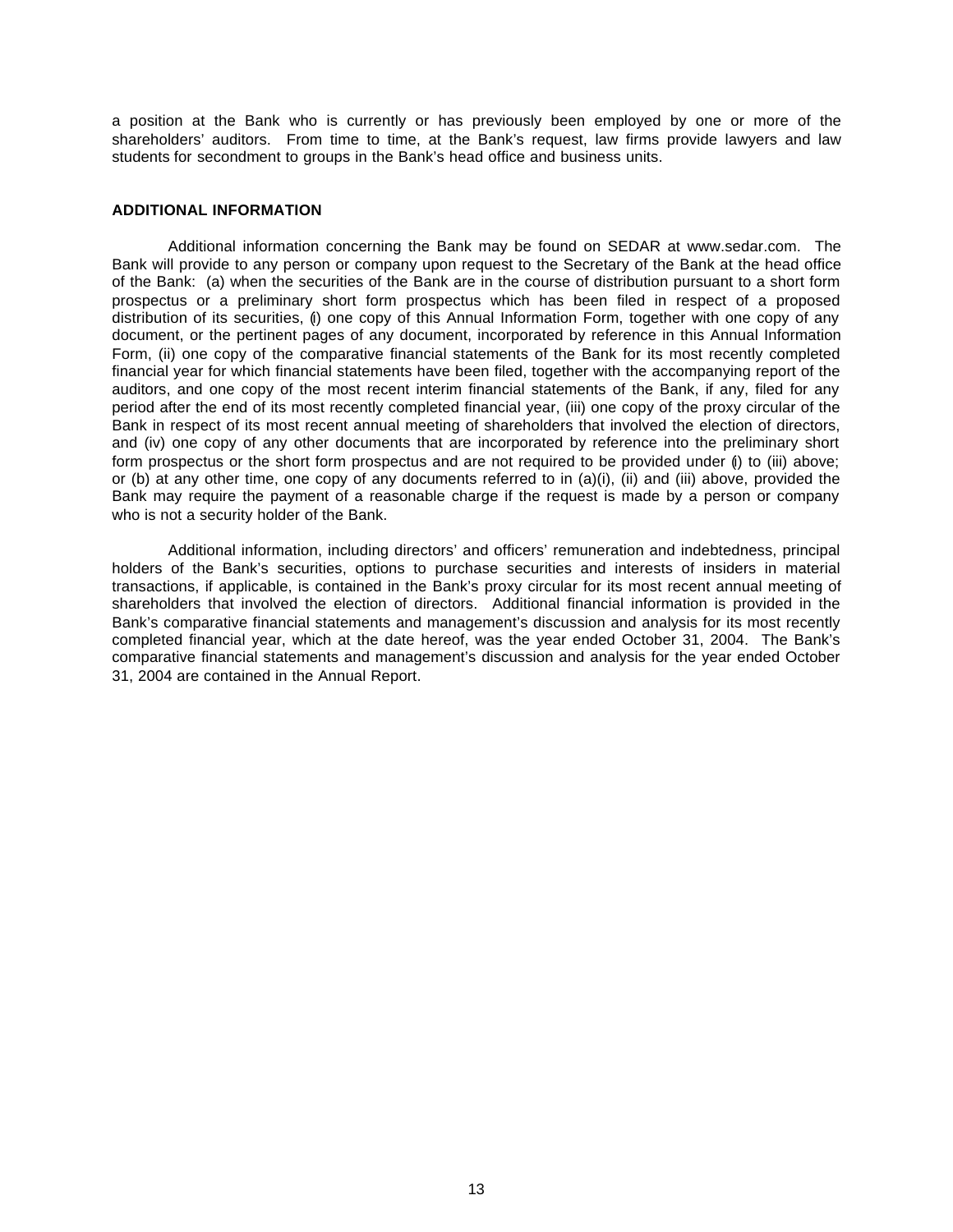## **ATTACHMENT**

# **AUDIT COMMITTEE OF THE BOARD OF DIRECTORS OF THE TORONTO-DOMINION BANK**

# **CHARTER**

# *~ ~ Supervising the Quality and Integrity of the Bank's Financial Reporting ~ ~*

*Our Main Responsibilities:*

- ä overseeing of reliable, accurate and clear financial reporting to shareholders
- ä monitoring internal controls the necessary checks and balances must be in place
- ä directly responsible for the selection, compensation, retention and oversight of the work of the external auditors - the external auditors report directly to the Committee
- ä listening to the shareholders' auditors and internal auditor and evaluating the effectiveness and independence of each
- ä overseeing the establishment and maintenance of processes that ensure the Bank is in compliance with the laws and regulations that apply to it as well as its own policies
- ä acting as the audit committee and conduct review committee for certain subsidiaries of the Bank that are federally-regulated financial institutions
- ä receiving reports on and approve, if appropriate, transactions with related parties

## *Independence is Key:*

- our Committee is composed entirely of non-management directors
- we meet regularly without management present
- we have the power to hire and fire independent advisors, paid for by the Bank, to help us make the best possible decisions on the financial reporting, accounting policies and practices, disclosure practices, and internal controls of the Bank

## *Composition and Independence, Financial Literacy and Authority*

The Committee shall be composed of members of the Board of Directors in such number as is determined by the Board with regard to the by-laws of the Bank, applicable laws, rules and regulations and any other relevant consideration, subject to a minimum requirement of three directors. In this charter, "Bank" means The Toronto-Dominion Bank on a consolidated basis.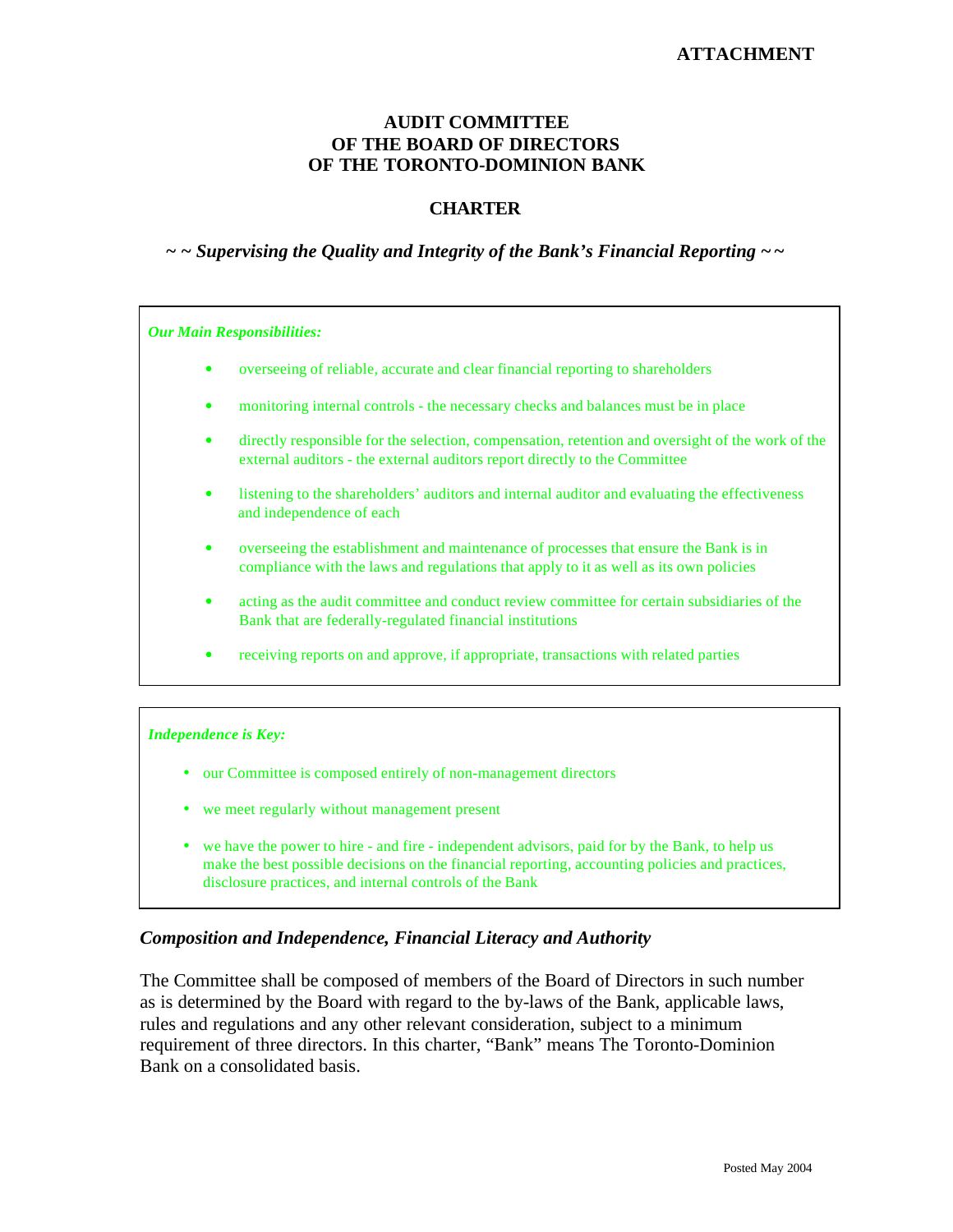To facilitate open communication between the Audit Committee and the Risk Committee, the Chair of the Audit Committee shall either be a member of the Risk Committee or be entitled to receive notice of and attend as an observer each meeting of the Risk Committee and to receive the materials for each meeting of the Risk Committee. The Chair of the Risk Committee shall either be a member of the Audit Committee or be entitled to receive notice of and attend as an observer each meeting of the Audit Committee and to receive the materials for each meeting of the Audit Committee.

No member of the Committee may be an officer or retired officer of the Bank. Every member of the Committee shall be independent of the Bank within the meaning of all applicable laws, rules and regulations and any other relevant consideration, including laws, rules and regulations particularly applicable to audit committee members.

The members of the Committee shall be appointed by the Board and shall serve until their successors are duly appointed. A Chair will be appointed by the Board, failing which the members of the Committee may designate a Chair by majority vote. The Committee may from time to time delegate to its Chair certain powers or responsibilities that the Committee itself may have hereunder.

In addition to the qualities set out in the Position Description for Directors, all members of the Committee should be financially literate or be willing and able to acquire the necessary knowledge quickly. "Financial Literacy" means the ability to read and understand financial statements that present a breadth and level of complexity of accounting issues that are generally comparable to the breadth and complexity of the issues that can reasonably be expected to be raised by the Bank's financial statements. At least one member of the Committee shall have a background in accounting or related financial management experience which would include any experience or background which results in the individual's financial sophistication, including being or having been an auditor, a Chief Executive Officer or other senior officer with financial oversight responsibilities.

In fulfilling the responsibilities set out in this Charter, the Committee has the authority to conduct any investigation and access any officer, employee or agent of the Bank appropriate to fulfilling its responsibilities, including the shareholders' auditors of the Bank. The Audit Committee may obtain advice and assistance from outside legal, accounting or other advisors as the Audit Committee deems necessary to carry out its duties and may retain and determine the compensation to be paid by the Bank for such independent counsel or outside advisor in its sole discretion without seeking Board approval.

Committee members will enhance their familiarity with financial, accounting and other areas relevant to their responsibilities by participating in educational sessions or other opportunities for development.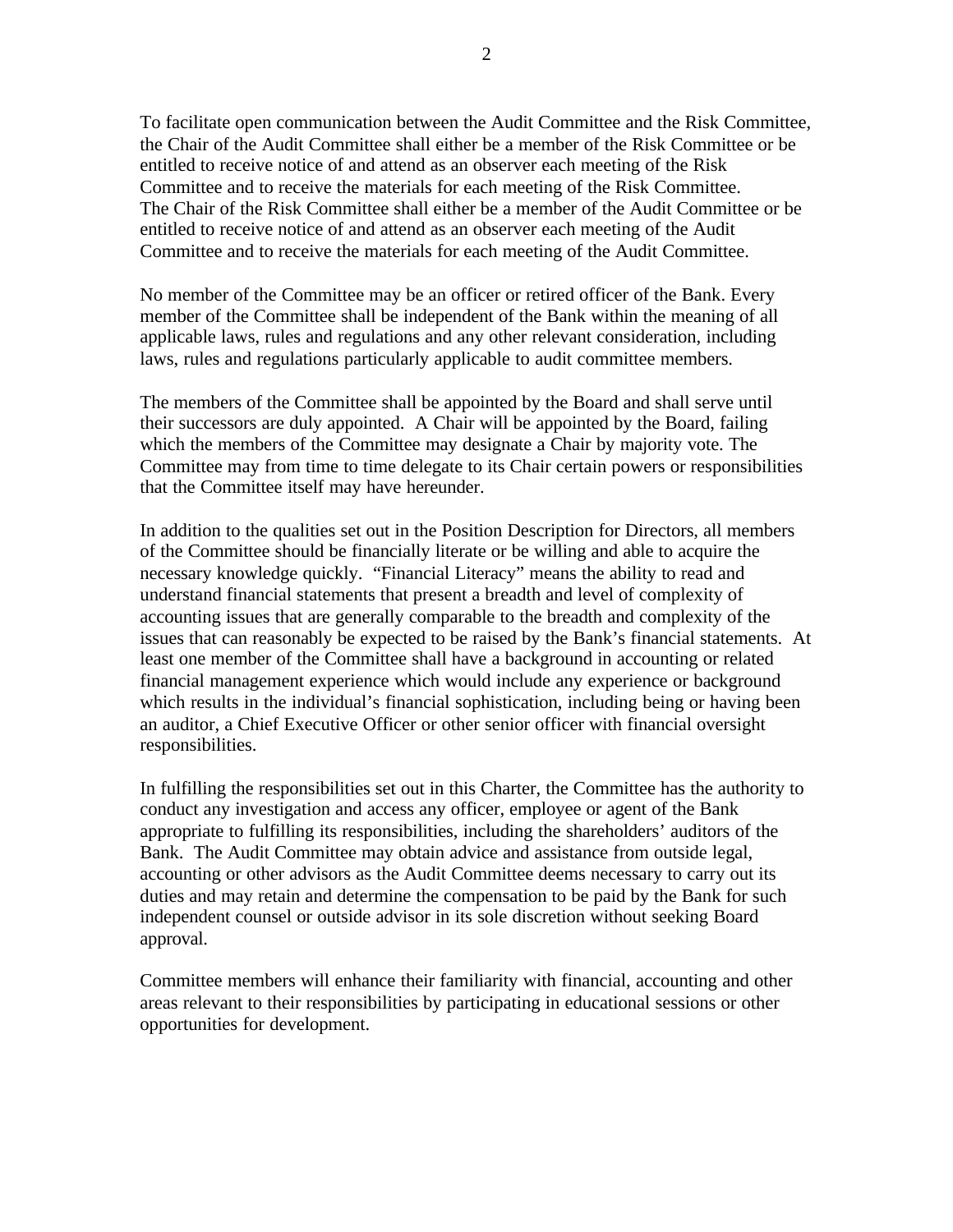# *Meetings*

The Committee shall meet at least four times annually, or more frequently as circumstances dictate. The Committee should meet with the shareholders' auditors and management quarterly to review the Bank's financial statements consistent with the section entitled "Financial Reporting" below. The Committee should dedicate a portion of each of its regularly scheduled quarterly meetings to meeting separately with each of the Chief Financial Officer, the Chief Auditor and the shareholders' auditors and to meeting on its own without members of management or the shareholders' auditors. Annually, the Committee shall meet jointly with the Risk Committee and The Office of the Superintendent of Financial Institutions.

# *Specific Duties and Responsibilities*

# *Financial Reporting*

The Committee shall be responsible for the oversight of reliable, accurate and clear financial reporting to shareholders, including reviewing the Bank's annual and interim financial statements and management's discussion and analysis, prior to approval by the Board and release to the public, and reviewing, as appropriate, releases to the public of significant material non-public financial information of the Bank. Such review of the financial reports of the Bank shall include, where appropriate but at least annually discussion with management and the shareholders' auditors of significant issues regarding accounting principles, practices, and significant management estimates and judgments.

The Committee shall review earnings press releases and satisfy itself that adequate procedures are in place for the review of the Bank's public disclosure of financial information extracted or derived from the Bank's financial statements, other than the public disclosure in the Bank's annual and interim financial statements and MD&A, and must periodically assess the adequacy of those procedures.

## *Financial Reporting Process*

The Committee shall support the Board in its oversight of the financial reporting process of the Bank including:

- working with management, the shareholders' auditors and the internal audit department to review the integrity of the Bank's financial reporting processes;
- reviewing the process relating to and the certifications of the Chief Executive Officer and the Chief Financial Officers on the integrity of the Bank's quarterly and annual consolidated financial statements;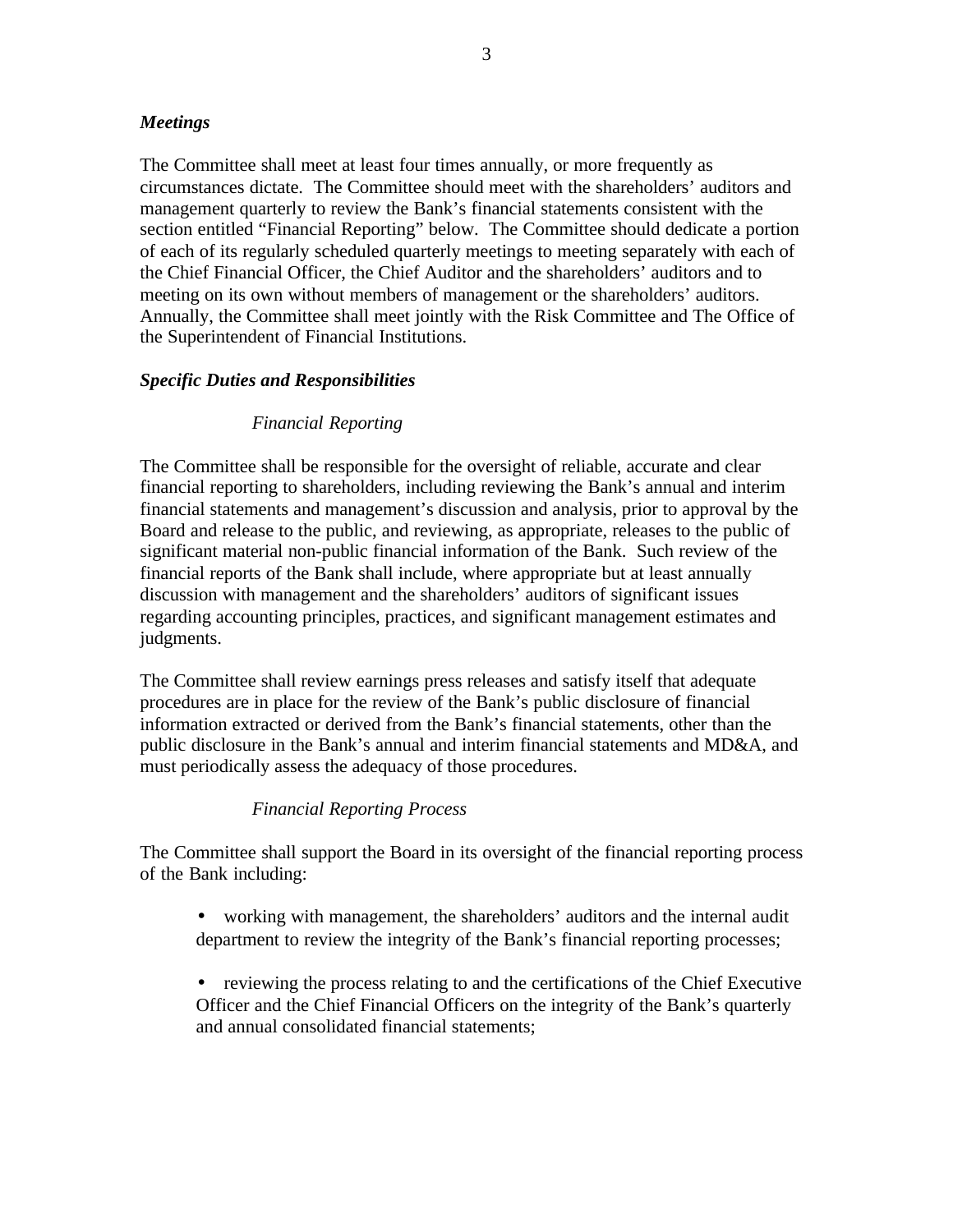• considering the key accounting policies of the Bank and key estimates and judgments of management and discussing such matters with management and/or the shareholders' auditors;

• keeping abreast of trends and best practices in financial reporting including considering, as they arise, topical issues such as the use of variable interest entities and off-balance sheet reporting, and their application to the Bank;

• reviewing with the shareholders' auditors and management significant accounting principles and policies and all critical accounting policies and practices used and any significant audit adjustments made;

• considering and approving, if appropriate, major changes to the Bank's accounting and financial reporting and policies as suggested by the shareholders' auditors, management, or the internal audit department; and

• establishing regular systems of reporting to the Committee by each of management, the shareholders' auditors and the internal audit department regarding any significant judgments made in management's preparation of the financial statements and any significant difficulties encountered during the course of the review or audit, including any restrictions on the scope of work or access to required information.

*The Audit Committee's Role in the Financial Reporting Process*

The shareholders' auditors are responsible for planning and carrying out, in accordance with professional standards, an audit of the Bank's annual financial statements and reviews of the Bank's quarterly financial information. Management of the Bank is responsible for the preparation, presentation and integrity of the Bank's financial statements and for maintaining appropriate accounting and financial reporting principles and policies and internal controls and procedures designed to ensure compliance with accounting standards and applicable laws and regulators. The Audit Committee oversees the financial reporting process at the Bank and receives quarterly reporting regarding the process undertaken by management and the results of the shareholders' auditors' review. It is not the duty of the Audit Committee to plan or conduct audits, or to determine that the Bank's financial statements are complete, accurate and in accordance with GAAP.

# *Internal Controls*

The Committee shall monitor the internal controls of the Bank to ensure the necessary checks and balances are in place, including:

• requiring management to implement and maintain appropriate systems of internal controls in accordance with applicable laws, regulations and guidance, including section 404 of the U.S. Sarbanes-Oxley Act;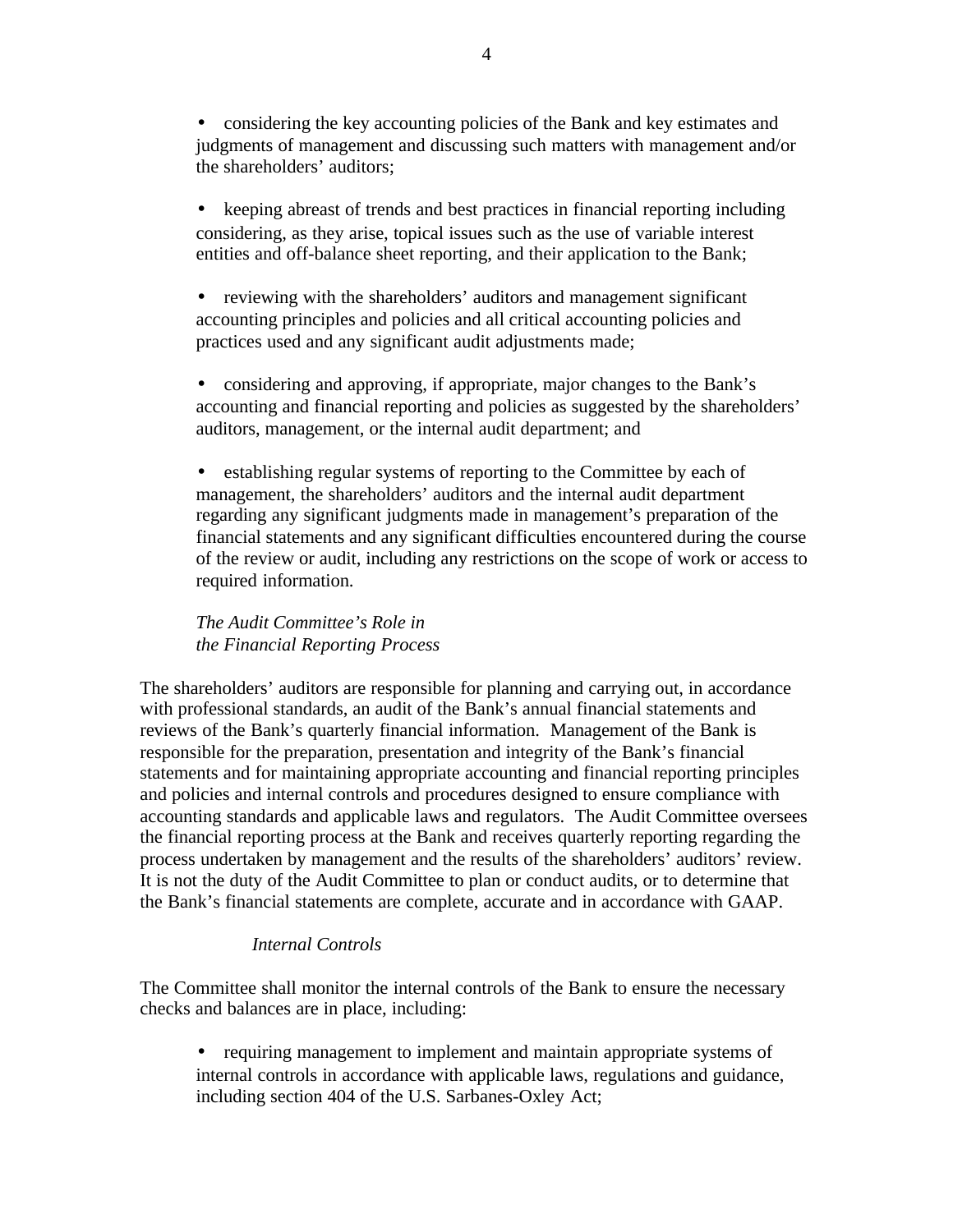• meeting with management and the Chief Auditor to assess the adequacy and effectiveness of the Bank's internal control systems;

• receiving reports from the Risk Committee as considered necessary or desirable with respect to any issues relating to internal control procedures considered by that Committee in the course of undertaking its responsibilities; and

• reviewing reporting by the Bank to its shareholders regarding internal controls.

# *Internal Audit Division*

The Committee shall monitor the internal audit division of the Bank, including reviewing and approving its annual plan and satisfying itself that the internal audit division has adequate resources and independence to perform its responsibilities. In addition, the Committee shall:

- confirm the appointment and dismissal of the Chief Auditor of the Bank;
- periodically assess the effectiveness of the internal audit division;

• regularly review significant reports prepared by the Chief Auditor or the internal audit department together with management's response and follow-up on these reports as appropriate;

- provide a forum for the Chief Auditor to raise any issues regarding the relationship and interaction among the internal audit division, management and the shareholders' auditors; and
- review reports from the Chief Auditor or the internal audit department regarding the relationships between the Bank and OSFI.

# *Oversight of Shareholders' Auditors*

The Committee shall review and evaluate the performance, qualifications and independence of the shareholders' auditors including the lead partners and annually make recommendations to the Board and shareholders regarding the nomination of the shareholders' auditors for appointment by the shareholders. The Committee shall also make recommendations regarding remuneration and, if appropriate, termination of the shareholders' auditors. The shareholders' auditors shall be accountable to the Committee and the entire Board, as representatives of the shareholders, for such shareholders' auditors' review of the financial statements and controls of the Bank. In addition, the Committee shall:

• review the shareholders' auditors' annual audit plans and engagement letters;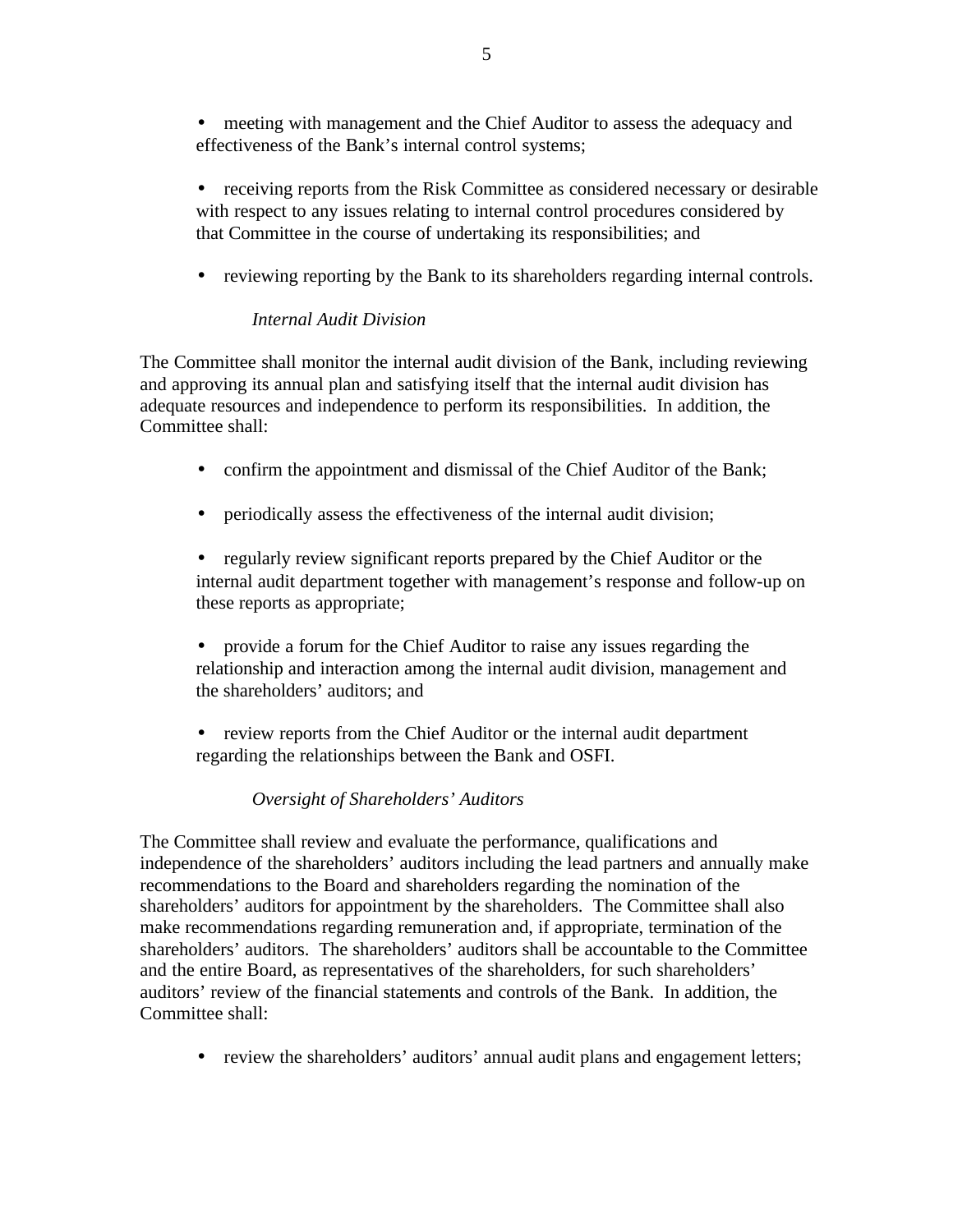• review the shareholders' auditors' processes for assuring the quality of their audit services including any matters that may affect the audit firms' ability to serve the Bank as shareholders' auditors;

• discuss those matters that are required to be communicated by shareholders' auditors to the Committee in accordance with the standards established by the Canadian Institute of Chartered Accountants, as such matters are applicable to the Bank from time to time;

• review with the shareholders' auditors any issues that may be brought forward by them, including any audit problems or difficulties, such as restrictions on their audit activities or access to requested information, and management's responses;

• review with the shareholders' auditors the auditors' concerns, if any, about the quality, not just acceptability, of the Bank's accounting principles as applied in its financial reporting; and

• provide a forum for management and the internal and/or shareholders' auditors to raise issues regarding their relationship and interaction. To the extent disagreements regarding financial reporting are not resolved, be responsible for the resolution of such disagreements between management and the internal and/or shareholders' auditors.

# *Independence of Shareholders' Auditors*

The Committee shall oversee and assess the independence of the shareholders' auditors through various mechanisms, including:

• reviewing and approving (or recommending to the Board for approval) the audit fees and other significant compensation to be paid to the shareholders' auditors and reviewing and monitoring the policy for the provision of non-audit services to be performed by the shareholders' auditors, including the pre-approval of such non-audit services in accordance with an approved policy;

• receiving from the shareholders' auditors, on a periodic basis, a formal written statement delineating all relationships between the shareholders' auditors and the Bank consistent with the rules of professional conduct of the Canadian provincial chartered accountants institutes or other regulatory bodies, as applicable;

• reviewing and discussing with the Board, annually and otherwise as necessary, and the shareholders' auditors, any relationships or services between the shareholders' auditors and the Bank or any factors that may impact the objectivity and independence of the shareholders' auditors;

• reviewing and approving policies and procedures regarding the employment of partners, employees and former partners and employees of the present or former shareholders' auditors of the Bank as required by applicable laws; and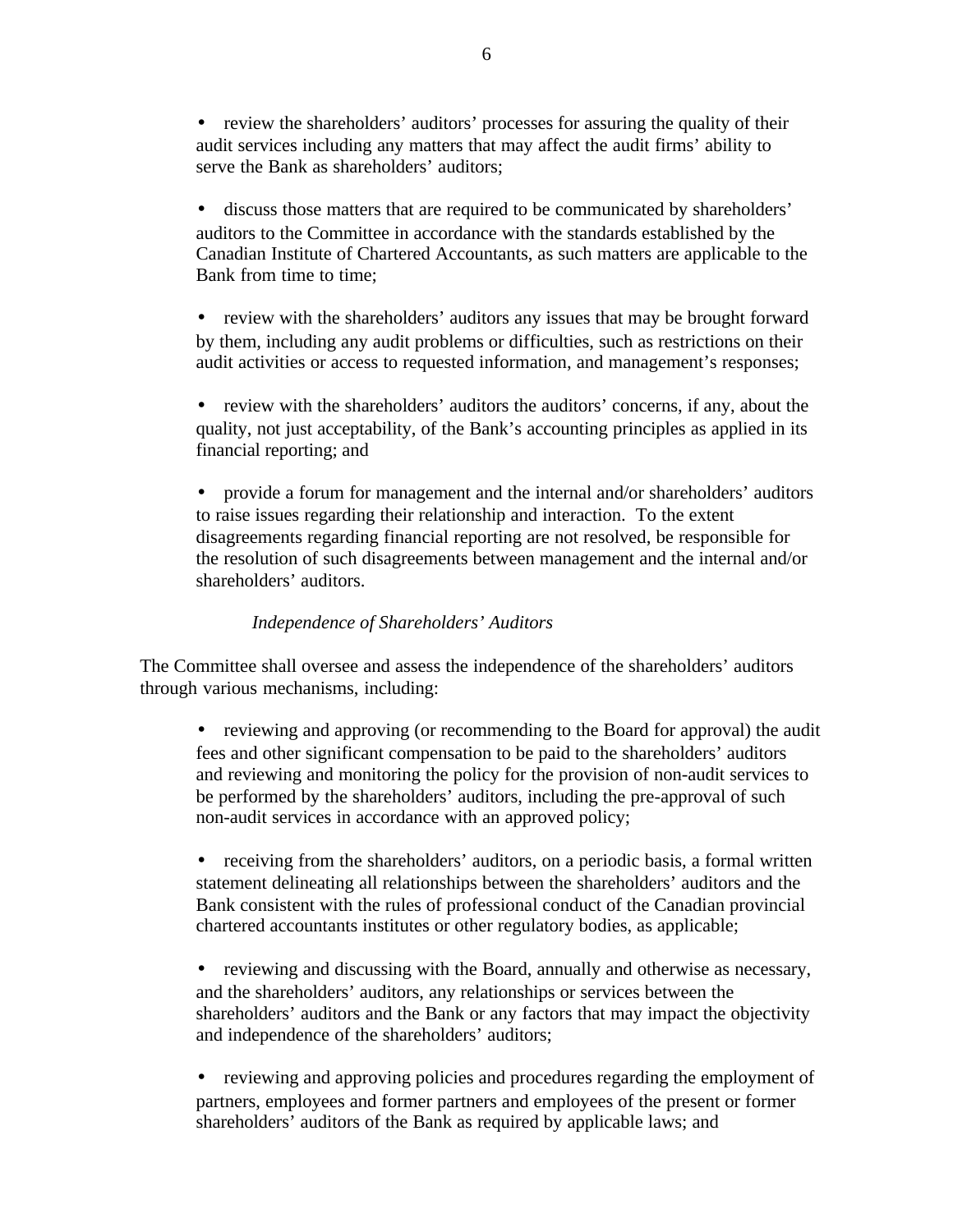• reviewing and monitoring other policies put in place to facilitate auditor independence, such as the rotation of members of the audit engagement team, as applicable.

# *Conduct Review and Related Party Transactions*

The Committee shall be responsible for conduct review and oversight of related party transactions (except the approval of Bank officer related party credit facilities which are reviewed by the Management Resources Committee and the approval of Bank director related party credit facilities which are reviewed by the Risk Committee, as required), including:

• ensuring procedures and practices are established by management as required by the *Bank Act* relating to conduct review and related party transactions and monitoring compliance with those procedures and their effectiveness from time to time; and

• monitoring compliance with policies in respect of ethical personal and business conduct, including the Conflicts of Interest Procedures, Disclosure of Information and Compliant Procedures and the Guidelines of Conduct of the Bank.

# *Compliance*

The Committee shall oversee the establishment and maintenance of processes that ensure the Bank is in compliance with the laws and regulations that apply to it as well as its own policies, including:

• reviewing with management the Bank's compliance with applicable regulatory requirements, the legislative compliance management system and applicable securities legislation;

• establishing procedures in accordance with regulatory requirements for the receipt, retention and treatment of complaints received by the Bank on accounting, internal accounting controls or auditing matters, as well as for confidential, anonymous submissions by employees of concerns regarding questionable accounting or auditing matters;

• reviewing professional pronouncements and changes to key regulatory requirements relating to accounting rules to the extent it applies to the financial reporting process of the Bank; and

• reviewing with the Bank's general counsel any legal matter arising from litigation, asserted claims or regulatory noncompliance that could have a material impact on the Bank's financial condition.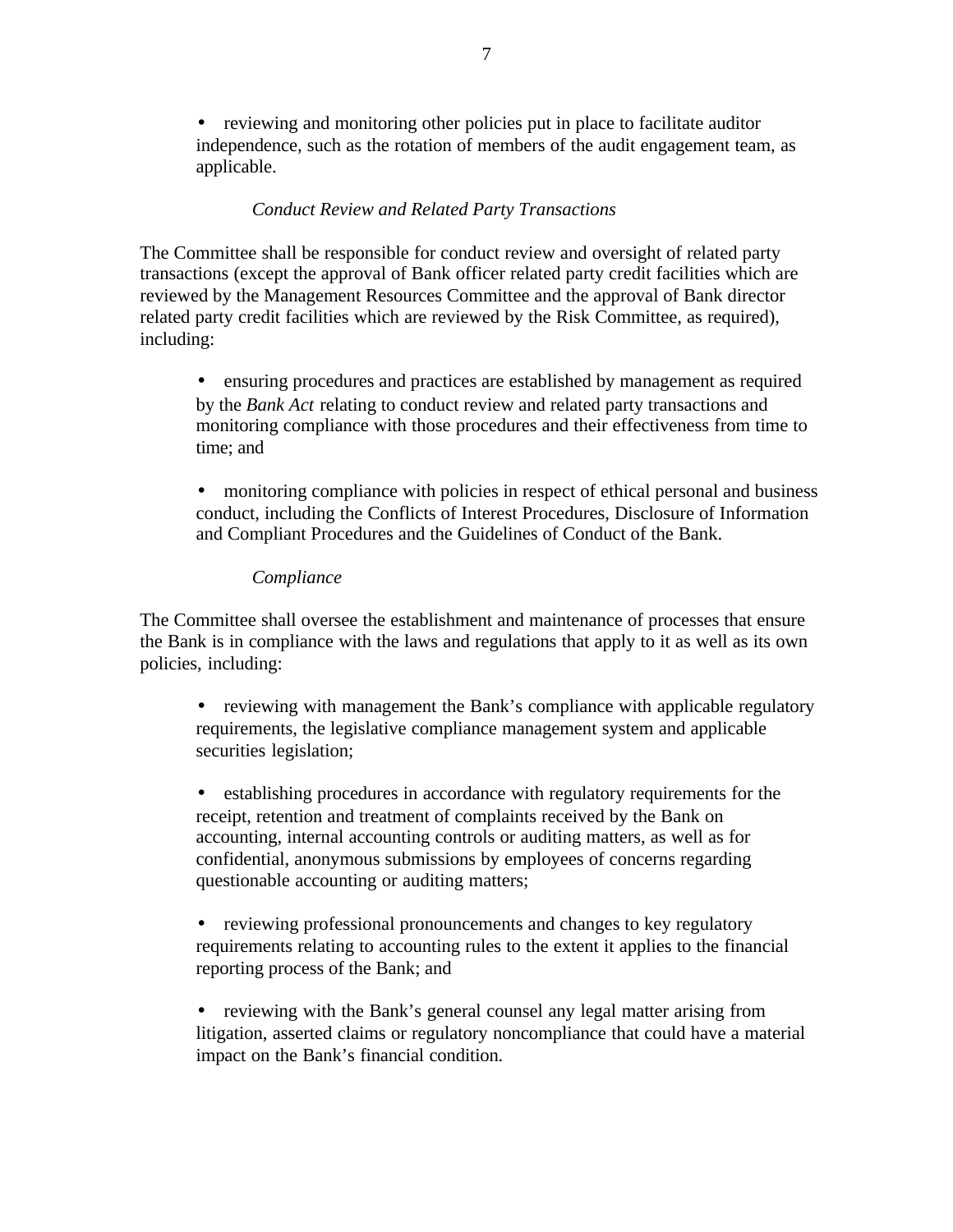## *General*

The Committee shall have the following additional general duties and responsibilities:

- acting as the audit committee and conduct review committee for certain subsidiaries of the Bank that are federally-regulated financial institutions;
- performing such other functions and tasks as may be mandated by regulatory requirements applicable to audit committees and conduct review committees or delegated by the Board;
- conducting an annual evaluation of the Committee in which the Committee (and/or its individual members) reviews the performance of the Committee for the preceding year for the purpose, among other things, of assessing whether the Committee fulfilled the purposes and responsibilities stated in this charter;
- reviewing reports from the Risk Committee for purposes of monitoring policies and processes with respect to risk assessment and risk management and discuss the Bank's major financial risk exposures, including operational risk issues, and the steps management has taken to monitor and control such exposures;
- reviewing and assessing the adequacy of this Charter at least annually and submitting this Charter to the Corporate Governance Committee and the Board for approval upon amendment;
- maintaining minutes or other records of meetings and activities of the Committee; and
- reporting to the Board following each meeting of the Committee and reporting as required to the Risk Committee on issues of relevance to it.